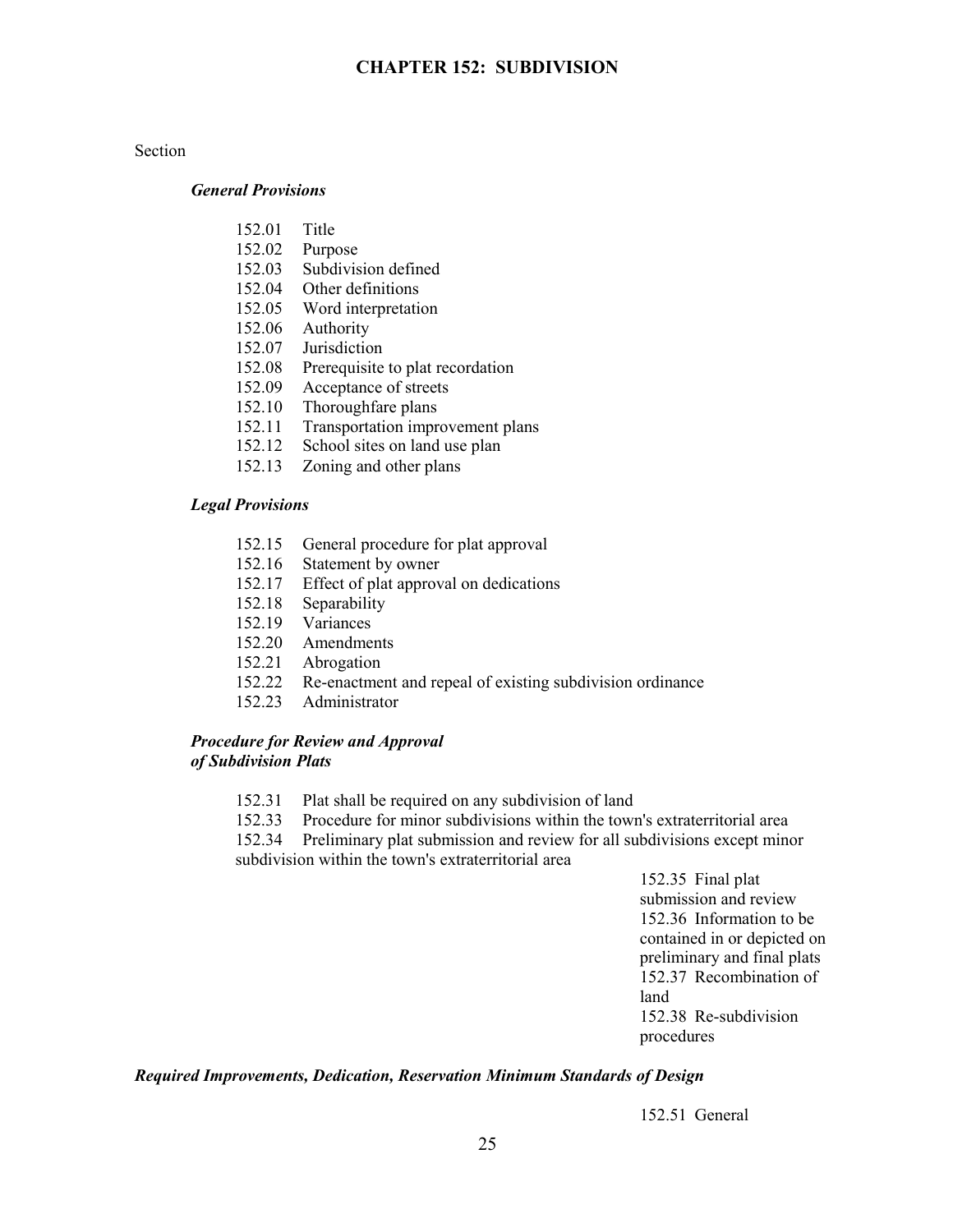152.52 Suitability of land 152.53 Name duplication 152.54 Subdivision design 152.55 Streets 152.56 Utilities 152.57 Other requirements 152.58 Buffering requirements

152.99 Penalty

#### *GENERAL PROVISIONS*

#### **§ 152.01 TITLE.**

This chapter shall be known and may be cited as Subdivision Regulations of the Town of Fremont, North Carolina, and may be referred to as the Subdivision Regulations. (Ord. passed 2-20-96)

#### **§ 152.02 PURPOSE.**

The purpose of this chapter is to establish procedures and standards for the development and subdivision of land within the territorial jurisdiction of the Town of Fremont. It is further designed to provide for the orderly growth and development of the town; for the coordination of streets and highways within proposed subdivisions with existing or planned streets and highways and with other public facilities, for the dedication or reservation of recreation areas serving residents of the immediate neighborhood within the subdivision and of rights-of-way or easements for street and utility purposes; and for the distribution of population and traffic in a manner that will avoid congestion and overcrowding and will create conditions essential to public health, safety, and the general welfare. This chapter is designed to further facilitate adequate provisions of water, sewerage, parks, schools, and playgrounds, and also to facilitate the further re-subdivision of larger tracts into smaller parcels of land.

(Ord. passed 2-20-96)

#### **§ 152.03 SUBDIVISION DEFINED.**

For the purpose of this chapter, the following definition shall apply unless the context clearly indicates or requires a different meaning.

*SUBDIVISION.* All divisions of a tract or parcel of land into two or more lots, building sites, or other divisions for the purpose of sale or building development (whether immediate or future) and shall include all divisions of land involving the dedication of a new street or a change in existing streets; but the following shall not be included within this definition nor be subject to any regulations enacted pursuant to this chapter.

(1) The combination or recombination of portions of previously subdivided and recorded lots where the total number of lots is not increased and the resultant lots are equal to or exceed the standards of the municipality as shown in this chapter.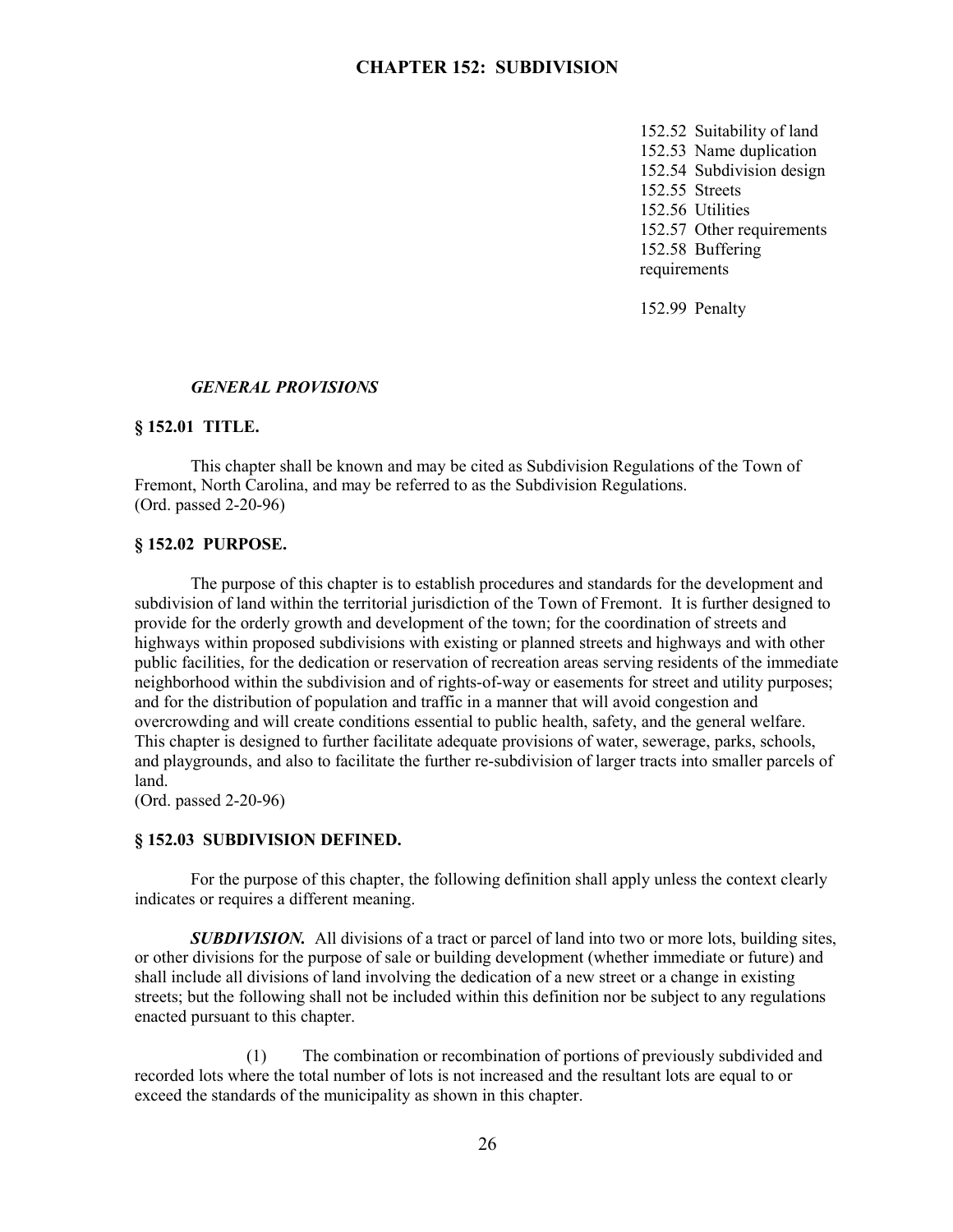(2) The division of land into parcels greater than ten acres where no street rightof-way dedication is involved.

(3) The public acquisition by purchase of strips of land for the widening or opening of streets.

(4) The division of a tract in single ownership whose entire area is not greater than two acres into not more than three lots, where no street right-of-way dedication is involved and where the resultant lots are equal to or exceed the standards of the municipality as shown in this chapter.

(Ord. passed 2-20-96)

## **§ 152.04 OTHER DEFINITIONS.**

For the purpose of this chapter, the following definitions shall apply unless the context clearly indicates or requires a different meaning.

**BLOCK.** A piece of land bounded on one or more sides by streets or roads.

*BOARD OF ALDERMEN* or *TOWN BOARD.* The Board of Aldermen of the Town of Fremont, North Carolina.

*BUFFER STRIP.* A planted strip of land which shall be a minimum of 25 feet in width and shall be composed of any type of pine tree, spaced no less than 40 feet apart on center line; and evergreen shrubbery of a variety that will attain a height of at least six feet at maturity, spaced no less than four feet apart on center line.

**BUILDING SETBACK LINE.** A line parallel to the front property line in front of which no structure shall be erected. Setbacks shall be figured from the right-of-way line.

**DEDICATION.** A gift, by the owner, or a right to use of land for a specified purpose or purposes. Because a transfer of property rights is entailed, dedication must be made by written instrument, and is completed with an acceptance.

*DEVELOPER.* Any person, firm, trust, partnership, association or corporation engaged in development, or proposed development, of a parcel or parcels of land.

*DEVELOPMENT.* The division of a parcel of land into two or more parcels; the construction, reconstruction, conversion, structural alteration, relocation, or enlargement of any buildings; any use or change in use of any buildings, or land; any extension of any use of land or any clearing, grading, or other movement of land for which permission may be required pursuant to this chapter.

*DRAINAGE.* The removal of surface water or groundwater from land by drains, grading, or other means. Drainage includes the control of runoff to minimize erosion and sedimentation during and after development and includes the means necessary for water-supply preservation or prevention or alleviation of flooding.

*EASEMENT.* A grant by the property owner of a strip of land for a specified purpose and use by the public, a corporation, or persons.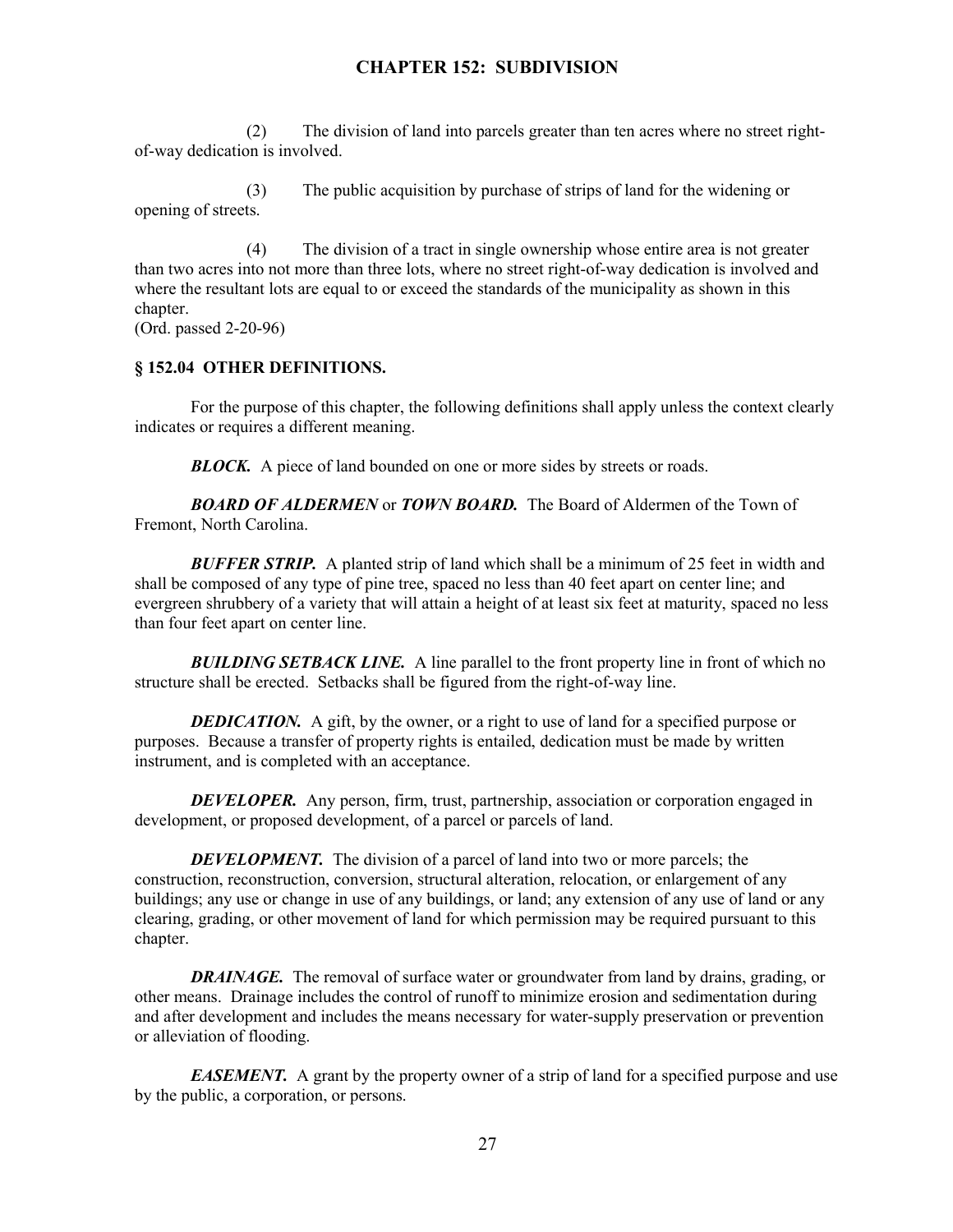*FLOOD HAZARD AREA.* An area designated to be within the 100 year flood zone according to maps of the Federal Emergency Management Agency (Flood Insurance Rate Map).

*HALF-STREET.* A street whose centerline coincides with a subdivision plat boundary, with one-half the street right-of-way width being contained within the subdivision plat.

**LOT.** A portion of a subdivision, or any other parcel of land, intended as a unit of transfer of ownership or for development, or both.

**LOT OF RECORD.** A lot which is part of a subdivision, a plat of which has been recorded in the Office of the Register of Deeds of Wayne County prior to the adoption of this chapter, or a lot described by metes and bounds, the description of which has been so recorded prior to the adoption of this chapter.

#### *LOT TYPES.*

*CORNER LOT.* A lot located at the intersection of two or more streets. A lot abutting on a curved street or streets shall be considered a corner lot if straight lines drawn from the foremost points of the side lot lines to the foremost point of the lot meet at an interior angle of less than 135 degrees.

**DOUBLE FRONTAGE LOT.** A continuous (through) lot which is accessible from both streets upon which it fronts.

*INTERIOR LOT.* A lot other than a corner lot with only one frontage on a street.

*THROUGH LOT OR A DOUBLE FRONTAGE LOT.* A lot other than a corner lot with frontage on more than one street. Through lots abutting two streets may be referred to as double frontage lots.

*REVERSE FRONTAGE LOT.* A lot on which the frontage is at right angles or approximately right angles (interior angles less than 135 degrees) to the general pattern in the area. A reversed frontage lot may also be a corner lot, an interior lot, or a through lot.

*SINGLE-TIER LOT.* A lot which backs upon a limited access highway, a railroad, a physical barrier, or another type of land use and to which access from the road is usually prohibited.

*OFFICIAL MAPS OR PLANS.* Any maps or plans officially adopted by the Town Board of Aldermen.

*OPEN SPACE.* An area (land and/or water) generally lacking in man-made structures and reserved for enjoyment in its unaltered state.

*PLAT.* A map or plan of a parcel of land which is to be, or has been subdivided.

*PROFESSIONAL ENGINEER.* A person who has been duly registered and licensed as a professional engineer by the North Carolina State Board of Registration for Professional Engineers and Land Surveyors.

*PUBLIC OR COMMUNITY SEWAGE SYSTEM.* A single system of sewage collection, treatment, and disposal owned and operated by a sanitary district, a metropolitan sewage district, a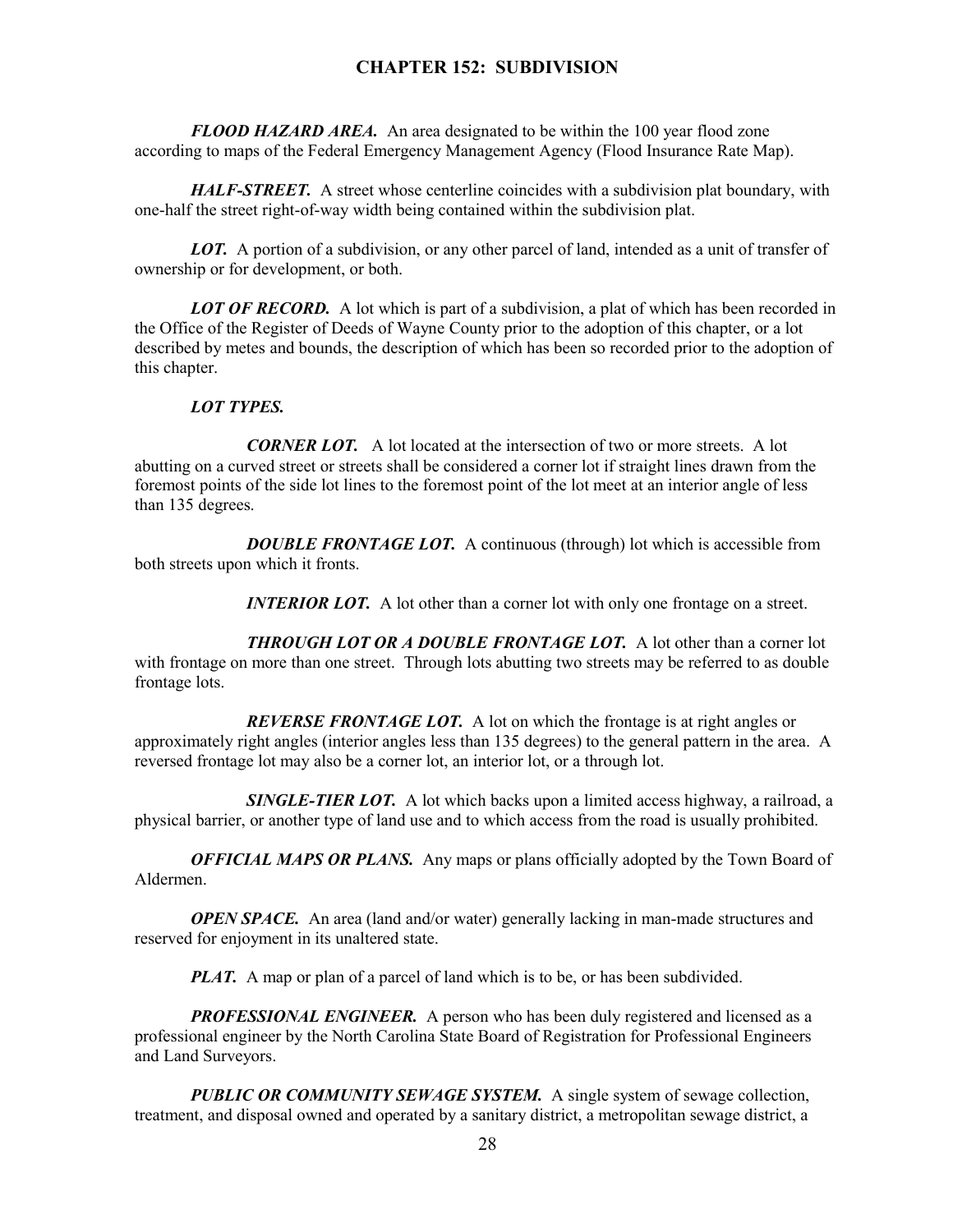water and sewer authority, a county or municipality, or a public utility.

*RECREATION AREA OR PARK.* An area of land or combination of land and water resources that is developed for active and/or passive recreation pursuits with various man-made features that accommodate such activities.

**PROFESIONAL LAND SURVEYOR.** A person who, by reason of his special knowledge of mathematics, surveying principles and methods, and legal requirements which are acquired by education and/or practical experience, is qualified to engage in the practice of land surveying, as attested by his registration as a professional land surveyor by the North Carolina State Board of Examiners for Engineers and Surveyors.

*RESERVE.* To save for a particular use or a specified purpose, whether present or future.

*RETENTION.* Surface collection, storage, and reduction of storm-water runoff for the purpose of providing infiltration of runoff into the soil.

*STREET.* A dedicated and accepted public right-of-way for vehicular traffic. The following classifications shall apply:

## *RURAL ROADS*

**PRINCIPAL ARTERIAL.** A rural link in a network of continuous routes serving corridor movements having trip length and travel density characteristics indicative of substantial statewide or interstate travel and existing solely to serve traffic. This network would consist of interstate routes and other routes designed as principal arterials.

*MINOR ARTERIAL.* A rural link in a network joining cities and larger towns and providing intrastate and intercounty service at relatively high overall travel speeds with minimum interference to through movement. This network would primarily serve traffic.

*MAJOR COLLECTOR.* A road which serves major intra-county travel corridors and traffic generators and provides access to the arterial system.

*MINOR COLLECTOR.* A road which provides service to small local communities and links locally important traffic generators with their rural hinterland.

*LOCAL ROAD.* A local road serves primarily to provide access to adjacent land and for travel over relatively short distances.

## *URBAN STREETS*

*MAJOR THOROUGHFARES.* Major thoroughfares consist of interstate, other freeway and expressway links, and major streets that provided for the expeditious movement of volumes of traffic within and through urban areas.

*MINOR THOROUGHFARES.* Minor thoroughfares are important streets in the urban system and perform the function of collecting traffic from local access streets and carrying it to the major thoroughfare system by facilitating a minor through traffic movement and may also serve abutting property.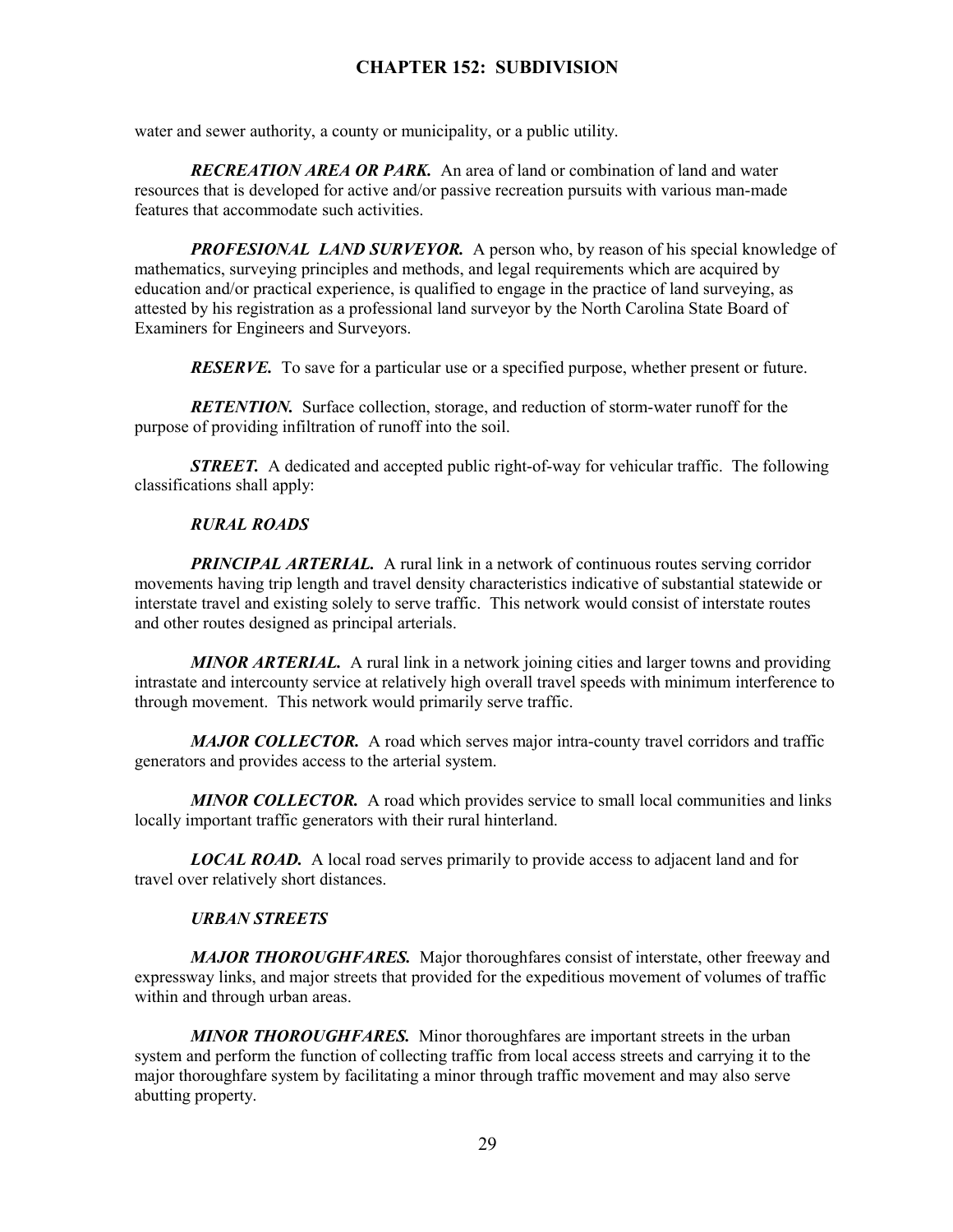*LOCAL STREET.* A local street is any link not part of a higher-order urban system which serves primarily to provide direct access to abutting land and access to higher systems.

#### *SPECIFIC TYPE RURAL OR URBAN STREETS*

*FREEWAY, EXPRESSWAY OR PARKWAY.* Divided multi-lane roadway designed to carry large volumes of traffic at relatively high speeds. A freeway is a divided highway providing for continuous flow of vehicles with no direct access to abutting property or streets and with access to selected crossroads provided via connecting ramps. An expressway is a divided highway with full or partial control of access and generally with grade separations at major intersections. A parkway is a highway for noncommercial traffic, with full or partial control of access, and usually located within a park or a ribbon of park-like development.

*RESIDENTIAL COLLECTOR STREET.* A local access street which serves as a connector street between local residential streets and the thoroughfare system. Residential collector streets typically collect traffic from 100 to 400 dwelling units.

*LOCAL RESIDENTIAL STREET.* Cul-de-sacs, loop streets less than 2,500 street in length, or streets less than one mile in length that do not connect thoroughfares, or serve major traffic generator, and do not collect traffic from more than 100 dwelling units.

*CUL-DE-SAC.* A dead-end street ending with a circular turnaround.

*FRONTAGE ROAD.* A local street or road that is parallel to a full or partial access control facility and functions to provide access to adjacent land.

*ALLEY.* A strip of land, owned publicly or privately, set aside primarily for vehicular service access to the back or side of properties otherwise abutting on a street.

*SUBDIVIDER.* Any person, firm, or corporation who subdivides or develops any land. (Ord. passed 2-20-96)

#### **§ 152.05 WORD INTERPRETATION.**

(A) The word *STRUCTURE* shall include the word *BUILDING.* The word *LOT* shall include the words *PLOT, PARCEL,* or *TRACT.*

(B) The words *USED FOR* shall include the meaning "designed for". (Ord. passed 2-20-96)

#### **§ 152.06 AUTHORITY.**

This chapter is hereby adopted under the authority and provisions of G.S. Chapter 160A, Article 19, Part 2. (Ord. passed 2-20-96)

#### **§ 152.07 JURISDICTION.**

The regulations contained herein, as provided in G.S. 160A, Article 19, shall govern each and every subdivision within the town and its extraterritorial jurisdiction as shown on the official extraterritorial boundary map.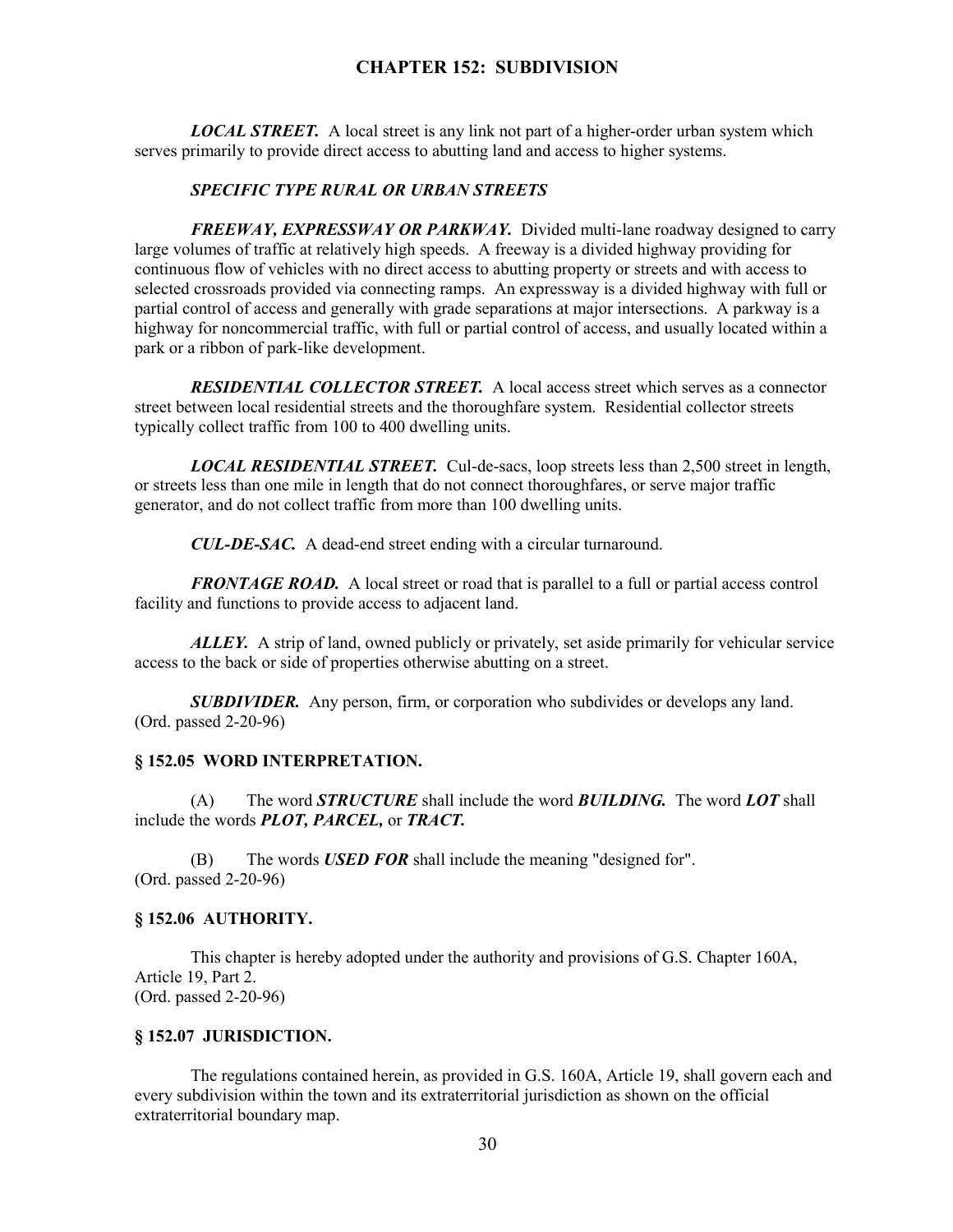(Ord. passed 2-20-96)

## **§ 152.08 PREREQUISITE TO PLAT RECORDATION.**

After the effective date of this chapter, each individual subdivision plat of land within the town's jurisdiction shall be approved by the Town Board of Aldermen on recommendation of the Town Planning Board. (Ord. passed 2-20-96)

#### **§ 152.09 ACCEPTANCE OF STREETS.**

No street shall be maintained by the town nor street dedication accepted for ownership and maintenance in any subdivision for which a plat is required to be approved unless and until such final plat has been approved by the town. (Ord. passed 2-20-96)

#### **§ 152.10 THOROUGHFARE PLANS.**

Where a proposed subdivision includes any part of a thoroughfare which has been designated as such upon the officially adopted thoroughfare plan of the town or that portion of Wayne County's thoroughfare plan that is included in the town's extraterritorial area, such part of such thoroughfare shall be platted by the sub-divider in the location shown on the plan and at the width specified in this chapter.

(Ord. passed 2-20-96)

#### **§ 152.11 TRANSPORTATION IMPROVEMENT PLANS.**

If the North Carolina Department of Transportation has determined the specific location and size of any road or right-of-way improvements necessitating the reservation of land, and this information appears in its officially adopted Transportation Improvement Program, the town shall immediately notify the Department of Transportation whenever a preliminary plat for a subdivision is submitted which includes all or part of a road plat for a subdivision is submitted which includes all or part of a road improvement area to be reserved. If the Department of Transportation does not wish to reserve the site, it shall so notify the town. If the Department of Transportation does wish to reserve the site, it shall so notify the town. If the Department of Transportation does wish to reserve the site, the subdivision shall not be approved without such reservation. The Department of Transportation shall then have 18 months beginning on the date of approval of the preliminary plat within which to acquire the site by purchase or by initiating condemnation proceedings. If the Department of Transportation has not purchased or begun proceedings to condemn the site within 18 months, the subdivider may treat the land as freed of the reservation. (Ord. passed 2-20-96)

#### **§ 152.12 SCHOOL SITES ON LAND USE PLAN.**

If the Town Board of Aldermen and Wayne County Board of Education have jointly determined the specific location and size of any school sites to be reserved and this information appears in the comprehensive land use plan, the town shall immediately notify the County Board of Education whenever a preliminary plan for a subdivision is submitted which includes all or part of a school site to be reserved. The County Board of Education shall promptly decide whether it still wishes the site to be reserved. If the Board of Education does not wish to reserve the site, it shall so notify the town. If the Board does wish to reserve the site, the subdivision shall not be approved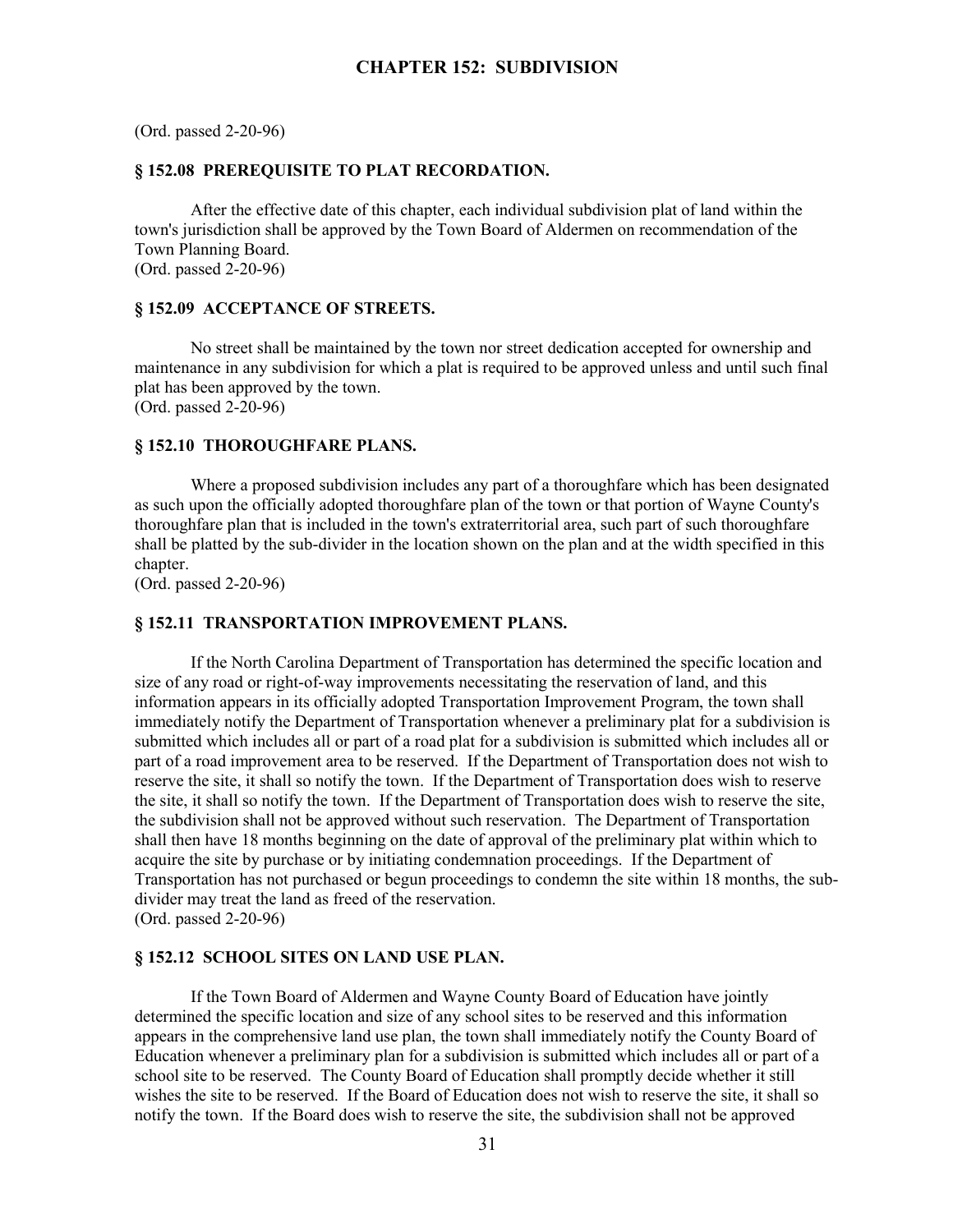without the reservation. The Board of Education shall then have 18 months beginning on the date of approval of the preliminary plat within which to acquire the site by purchase or by initiating condemnation proceedings. If the Board of Education has not purchased or begun proceedings to condemn the site within 18 months, the sub-divider may treat the land as freed of the reservation. (Ord. passed 2-20-96)

#### **§ 152.13 ZONING AND OTHER PLANS.**

Similarly, proposed subdivisions must comply in all respects with the requirements of the Zoning Ordinance in effect in the area to be subdivided, and any other officially adopted plans. (Ord. passed 2-20-96)

#### *LEGAL PROVISIONS*

#### **§ 152.15 GENERAL PROCEDURE FOR PLAT APPROVAL.**

(A) After the effective date of this chapter no subdivision plat of land within the town's jurisdiction shall be filed or recorded until it has been submitted to and approved by the Town Board of Aldermen as set forth in this chapter, and until this approval is entered in writing on the face of the plat by the Mayor and attested by the Town Clerk.

(B) The Register of Deeds shall not file or record a plat of a subdivision of land located within the territorial jurisdiction of the town that has not been approved in accordance with these provisions, nor shall the Clerk of Superior Court order or direct the recording of a plat if the recording would be in conflict with this section. The filing or recording of a subdivision of land or a subdivision plat of land without the approval of the subdivision as required by this chapter shall be null and void. (Ord. passed 2-20-96)

#### **§ 152.16 STATEMENT BY OWNER.**

The owner of land shown on a subdivision plat submitted for recording, or his authorized agent, shall sign a statement on the plat stating whether or not any land shown thereon is within the subdivision regulation jurisdiction of any town. (Ord. passed 2-20-96)

#### **§ 152.17 EFFECT OF PLAT APPROVAL ON DEDICATIONS.**

Pursuant to G.S. 160A-374, the approval plat shall not be deemed to constitute or effect the acceptance by the town or public of the dedication of any street or other ground, public utility line, or other public facility shown on the plat. However, the Town Board of Aldermen may by resolution accept any dedication made to the public of lands or facilities for streets, parks, public utility lines, or other public purposes, when the lands or facilities are located within its subdivision regulation jurisdiction. Acceptance of dedication of lands or facilities located within the subdivision regulation jurisdiction but outside the corporate limits of the town shall not place on the town any duty to open, operate, repair, or maintain any street, utility line, or other land or facility, and the town shall in no event be held to answer in any civil action or proceeding for failure to open, repair, or maintain any street located outside its corporate limits.

(Ord. passed 2-20-96)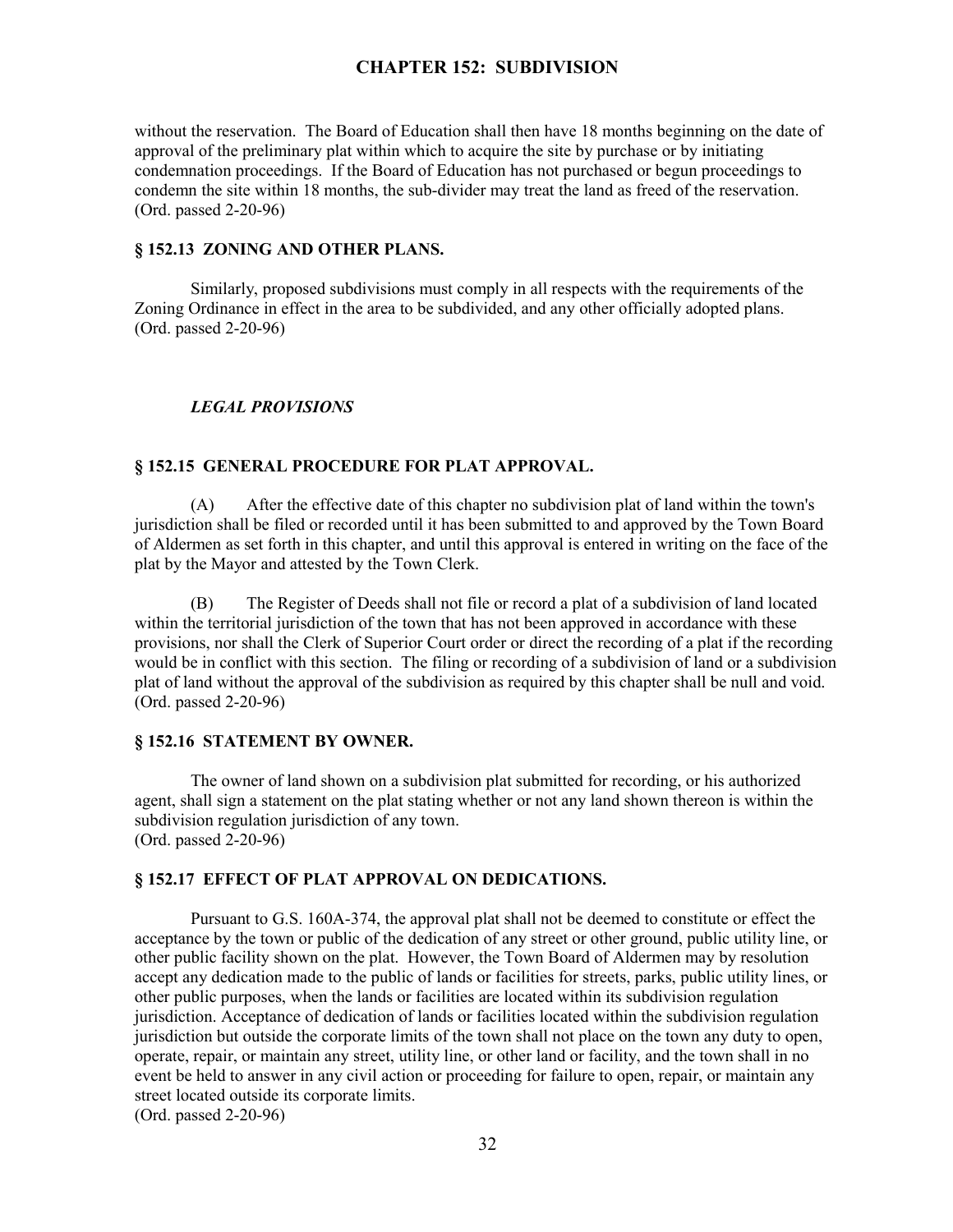#### **§ 152.18 SEPARABILITY.**

Should any section or provision of this chapter be decided by a court of competent jurisdiction to be unconstitutional or invalid, such decision shall not affect the validity of the chapter as a whole or any part thereof other than the part so declared to be unconstitutional or invalid. (Ord. passed 2-20-96)

#### **§ 152.19 VARIANCES.**

Where, because of severe topographical or other conditions peculiar to the site, strict adherence to the provisions of this chapter would cause an unnecessary hardship, the Board of Aldermen may authorize a variance to the terms of this chapter only to the extent that is absolutely necessary and not to an extent which would violate the intent of this chapter. Any variance authorized is required to be entered in writing in the minutes of the Board of Aldermen and the reasoning on which the departure was justified shall be set forth. (Ord. passed 2-20-96)

#### **§ 152.20 AMENDMENTS.**

(A) The Town Board of Aldermen may from time to time amend the terms of this chapter but no amendment shall become effective unless it shall have been proposed by or shall have been submitted to the Planning Board for review and recommendation. The Planning Board shall have thirty days from the time the proposed amendment is submitted to it within which to submit its report. If the Planning Board fails to submit a report within the specified time, it shall be deemed to have recommended approval of the amendment.

(B) No amendment shall be adopted by the governing body until they have held a public hearing on the amendment. Notice of the hearing shall be published in a newspaper of general circulation in the town area at least once a week for two successive calendar weeks prior to the hearing. The initial notice shall appear not more than 25 nor less than ten days prior to the hearing date. In computing the ten-day period, the date of publication is not be counted, but the date of the hearing is.

(Ord. passed 2-20-96)

## **§ 152.21 ABROGATION.**

It is not intended that this chapter repeal, abrogate, annul, impair, or interfere with any existing easements, covenants, deed restrictions, agreements, or permits previously adopted or issued pursuant to law. However, where this chapter imposes greater restrictions, the provisions of this chapter shall govern.

(Ord. passed 2-20-96)

## **§ 152.22 RE-ENACTMENT AND REPEAL OF EXISTING SUBDIVISION ORDINANCE.**

This chapter in part carried forward by re-enactment some of the provisions of the Town Subdivision Ordinance of April 5, 1979, and it is not the intention to repeal but rather to re-enact and continue in force such existing provisions so that all rights and liabilities that have accrued thereunder are preserved and may be enforced. All provisions of the subdivision ordinance, which are not reenacted herein, are hereby repealed. All suits at law or in equity and/or all prosecutions resulting for the violation of any subdivision ordinance heretofore in effect, which are now pending in any of the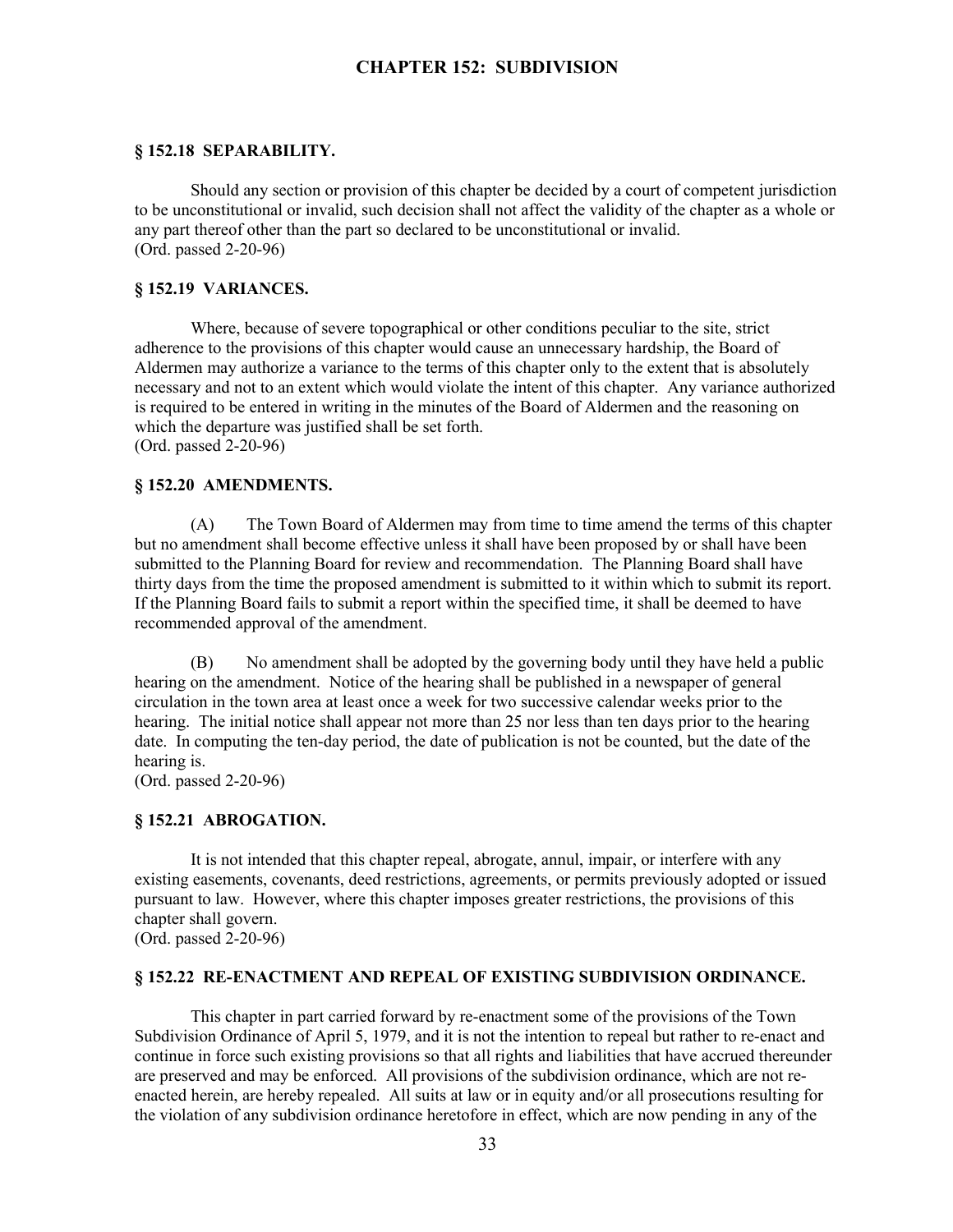courts of the state or of the United States, shall not be abated or abandoned by reason of the adoption of the ordinance had not been adopted; and any and all violations of the existing ordinance, prosecutions for which have not yet been instituted, may be hereafter filed and prosecuted; and nothing in this chapter shall be so constructed as to abandon, abate, or dismiss any litigation or prosecution now pending and/or which may heretofore have been instituted or prosecuted. (Ord. passed 2-20-96)

## **§ 152.23 ADMINISTRATOR.**

The holder of the office of Town Administrator is hereby appointed to serve as Subdivision Administrator. (Ord. passed 2-20-96)

#### *PROCEDURE FOR REVIEW AND APPROVAL OF SUBDIVISION PLATS*

## **§ 152.31 PLAT SHALL BE REQUIRED ON ANY SUBDIVISION OF LAND.**

Pursuant to G.S. 160A-372, a final plat shall be prepared, approved, and recorded pursuant to the provisions of this chapter whenever any subdivision of land takes place. Provided, however, a sub-divider of land in the town's extraterritorial area may qualify for an exception to filing a subdivision plot if the following conditions are met and provided further that the exemption outline below shall not be self-executing.

Exemption for Road Frontage Lots.

(A) The said recorded plat shall not be required for a landowner in the town's extraterritorial area who wishes to subdivide a parcel that meets all of the following requirements:

(1) The proposed subdivision shall abut a state maintained secondary road, or local street; and

(2) The proposed subdivision shall create only two new parcels of land; and

(3) The minimum dimensions of all resulting new parcels shall be no less than area and dimensions regulated by the zoning in place at the time of recordation of the subdivision. (Ord. passed 2-20-96)

## **§ 152.32 APPROVAL PREREQUISITE TO PLAT RECORDATION.**

Pursuant to G.S. 160A-373, no final plat of a subdivision within the jurisdiction of the town as established in § 152.07 shall be recorded by the Register of Deeds of Wayne County until it has been approved by the Town Board of Aldermen as provided herein. To secure such approval of a final plat, the sub-divider shall follow the procedures established in this chapter. The filing or recording of a subdivision plat of land in the Office of the Registrar of Deeds of Wayne County without the approval of the subdivision as required by the provisions of this chapter shall be null and void. (Ord. passed 2-20-96)

## **§ 152.33 PROCEDURE FOR MINOR SUBDIVISIONS WITHIN THE TOWN'S EXTRATERRITORIAL AREA.**

(A) Definitions. For the purpose of this section, the following definitions shall apply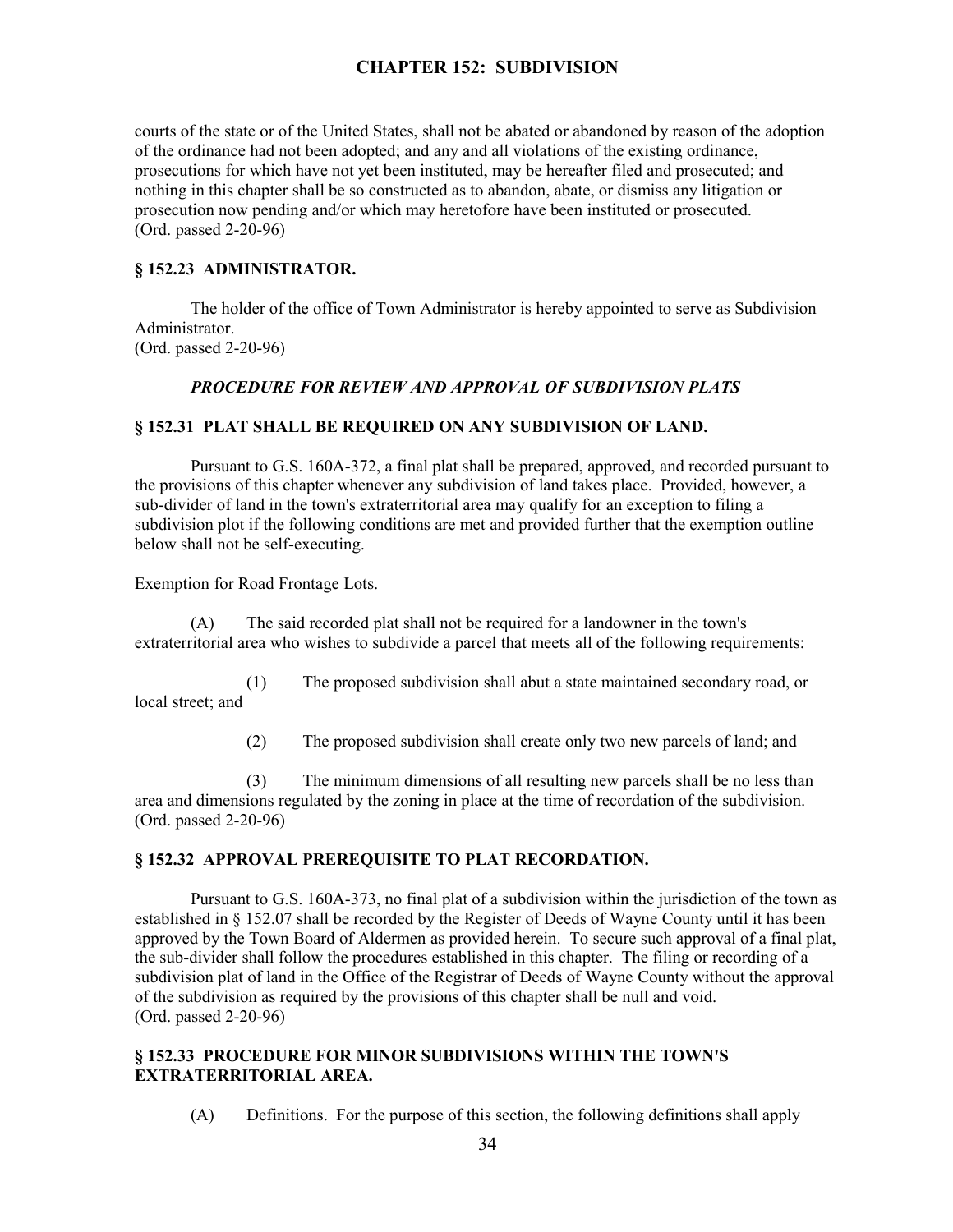unless the context clearly indicates or requires a different meaning.

*MINOR SUBDIVISIONS LOCATED ON A STATE MAINTAINED ROAD.* A subdivision involving no new public or private streets or roads, with all resulting lots fronting on a state maintained road, or dedicated local street, where ten or fewer lots result after the subdivision is completed.

*MINOR SUBDIVISIONS SERVED BY AN APPROVED DRIVEWAY.* A subdivision located in the town's extraterritorial area involving no new public or private streets or roads, with all resulting lots fronting on an approved driveway as outlined in § 152.55, where three or fewer lots result after the subdivision is completed. An  $18$ <sup>"</sup> by 24" final plat as outlined in § 152.37 shall be completed for all subdivisions that are to be accessed by an approved driveway. Such lots shall be addressed according to Wayne County's addressing system, if applicable.

(B) The intent of the minor subdivision provision of this chapter is to provide an abbreviated plat submission procedure where a developer may progress directly to a final plat for a development where no major improvements are proposed that would necessitate a preliminary plat for construction purposes.

(C) Submission of the final plat shall be accompanied by the following information:

(1) Surveyor's certificate.

(2) Wayne County Health Department Certificate. Applicable if a potable water well and/or on-site sewer ( septic ) is required.

(3) All applicable information as outlined in § 152.36.

(4) Any other pertinent information considered necessary by the Planning Board. (Ord. passed 2-20-96)

# **§ 152.34 PRELIMINARY PLAT SUBMISSION AND REVIEW FOR ALL SUBDIVISIONS EXCEPT MINOR SUBDIVISION WITHIN THE TOWN'S EXTRATERRITORIAL AREA.**

(A) *Subdivision Procedure.* For every subdivision within the territorial jurisdiction established by § 152.07, the sub-divider shall submit to the Town Administrator a preliminary plat which shall be reviewed by the Planning Board and approved by the Board of Aldermen before any construction or installation of improvements may begin. Seven copies of the preliminary plat (as well as any additional

copies which the Town Administrator determines are needed to be sent to other agencies) shall be submitted to the administrator of this chapter. Submission of the preliminary plat shall be accompanied by a filing fee, paid by the sub-divider, in accordance with the town's fee schedule. Preliminary plats shall meet the specifications in § 152.36.

(B) *Review by Other Agencies.* After having received the preliminary plat from the subdivider, the Town Administrator shall submit copies of the preliminary plat and any accompanying material to other officials and agencies concerned with new development including, where applicable, but not limited to: the Wayne County Health Department, the Town Public Works Superintendent, the District Engineer of the State Department of Transportation (four copies), and the County Soil Conservation Service, for review and recommendation.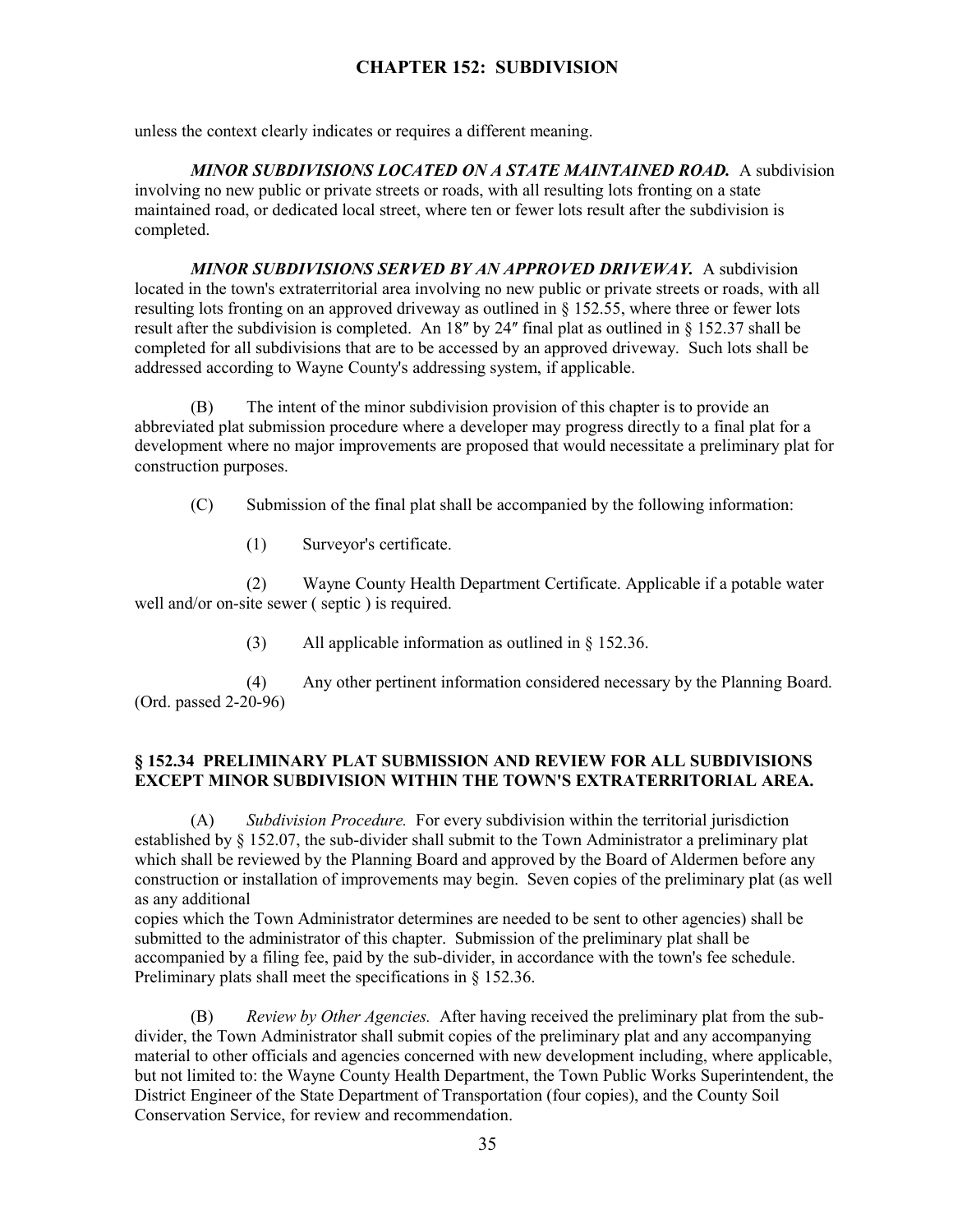(C) *Review Procedure.*

(1) The Planning Board within 45 days of the date of the preliminary plat is submitted to the Town Administrator shall, in writing, recommend approval, conditional approval with recommended changes to bring the plat into compliance, or disapproval with reasons, to the Board of Aldermen with a copy to the developer.

(2) If the Planning Board recommends approval of the preliminary plat, it shall retain one copy of the plat for its minutes and transmit two copies of the plat, to the Board of Aldermen with its recommendations.

(3) If the Planning Board recommends conditional approval of the preliminary plat, it shall keep one copy of the plat for its minutes, transmit two copies of the plat and its recommendation to the Board of Aldermen and return the remaining copy of the plat and its recommendation to the sub-divider.

(4) If the Planning Board recommends disapproval of the preliminary plat, it shall retain one copy of the plat for its minutes, transmit one copy of the plat and its recommendation to the Board of Aldermen and return the remaining copy of the plat and its recommendation to the subdivider.

(5) If the preliminary plat is disapproved, the sub-divider may make the recommended changes and submit a revised preliminary plat, or appeal the decision to the Board of Aldermen.

(6) If the Planning Board does not make a written recommendation within 45 days after preliminary plat is submitted to the Town Administrator, the sub-divider may apply to the Board of Aldermen for approval or disapproval.

(7) If the Board of Aldermen approves the preliminary plat, such approval shall be noted on two copies of the plat. One copy shall be returned to the sub-divider. If the Board of Aldermen approves the preliminary plat with conditions, approval shall be noted on two copies of the plat along with a reference to the conditions. One copy of the plat along with the conditions shall be retained by the Board of Aldermen and one copy of the preliminary plat along with the conditions shall be returned to the sub-divider. If the Board of Aldermen disapproves the preliminary plat, the reasons for such disapproval shall be specified in writing. One copy of the plat and the reasons shall be retained by the Board of Aldermen and one copy shall be returned to the sub-divider. (Ord. passed 2-20-96)

## **§ 152.35 FINAL PLAT SUBMISSION AND REVIEW.**

(A) *Preparation of Final Plat for Minor Subdivisions in Town's Extra-Territorial Areas.* The developer may proceed directly to the preparation of a final plat for consideration by the Board of Aldermen if the proposed development falls within the definition of a minor subdivision outlined in § 152.33. Only the requirements of this section that are applicable to a minor subdivision shall be required.

(B) *Submission Procedure for Minor Subdivision Plats.* The submission procedure is the same as the submission procedure for final plats for other subdivisions outlines in § 152.36.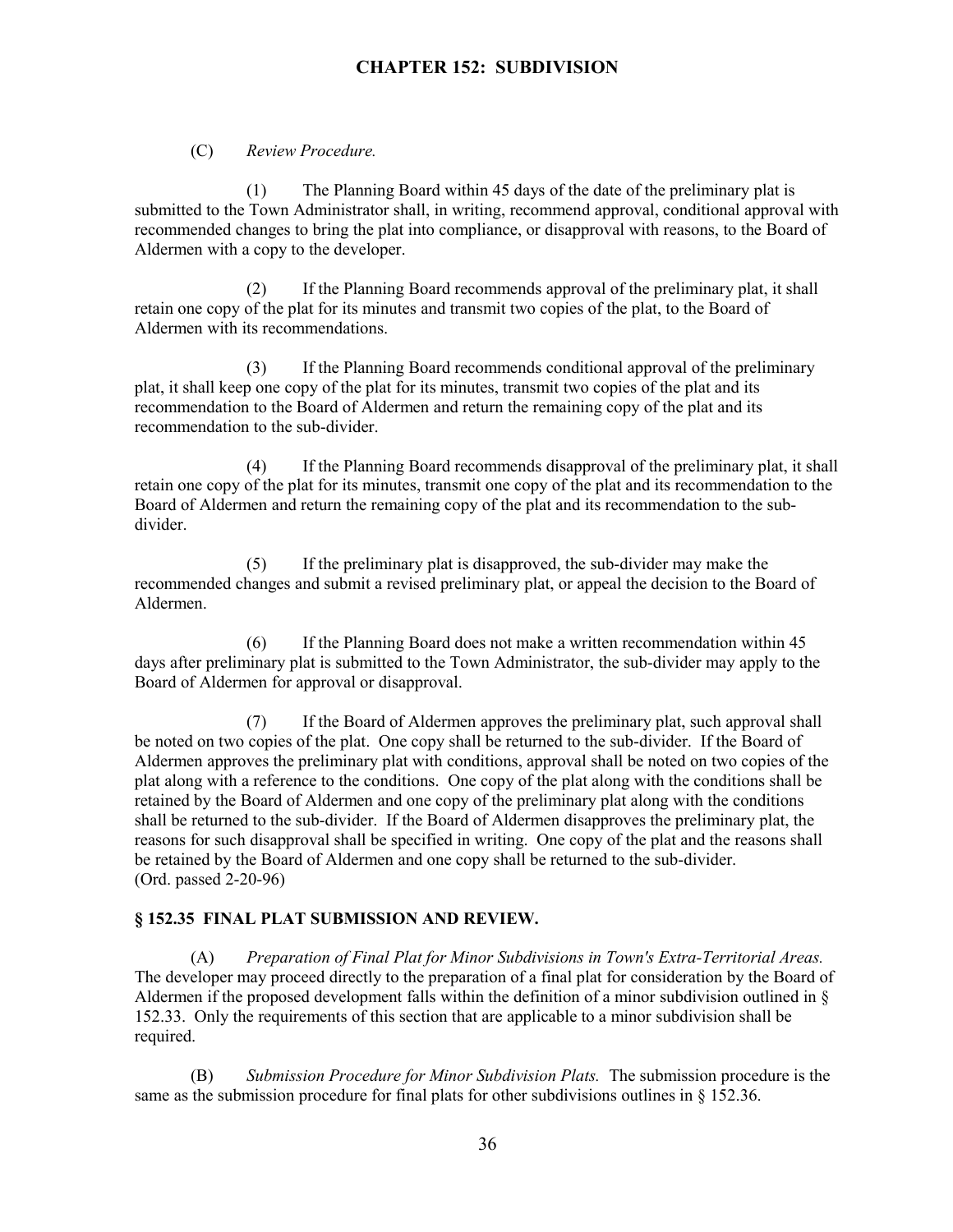(C) *Review Procedure for Minor Subdivision Plats.* The review procedure is the same as the review procedure for final plats of other subdivisions outlined in this section.

(D) *Preparation of Final Plat and Installation of Improvements.* Upon approval of the preliminary plat by the Board of Aldermen the sub-divider may proceed with the preparation of the final plat, and the installation of or arrangement for required improvements in accordance with the approved preliminary plat and the requirements of this chapter. Prior to approval of a final plat, the sub-divider shall have installed the improvements specified in this chapter or guaranteed their installation as provided herein. No final plat will be accepted for review by the Board of Aldermen unless accompanied by written notice by the Town Administrator acknowledging compliance the improvement and guarantee standards of this chapter. The final plat shall constitute only that portion of the preliminary plat which the sub-divider proposes to record and develop at that time; such portion shall conform to all requirements of this chapter. The first final plat shall be submitted within 18 months and the last final plat within 60 months after the date on which the preliminary plat was approved; otherwise, the preliminary plat shall become null and void unless an extension of time is applied for and granted by the Board of Aldermen before the date on which the preliminary plat would become null and void.

#### (E) *Improvements Guarantees.*

(1) Agreement and Security Required. In lieu of requiring the completion, installation, and dedication of all improvements prior to the final plat approval, the town may enter into an agreement with the sub-divider whereby the sub-divider shall agree to complete all required improvements. Once the agreement is signed by both parties and the security required herein is provided, the final plat may be approved by the Board of Aldermen if all other requirements of this chapter are met. To secure this agreement, the sub-divider shall provide, subject to the approval of the Board of Aldermen, either one, or a combination of the following guarantees:

(a) *Surety Performance Bonds.* The sub-divider shall obtain a performance bond from a surety bonding company authorized to do business in the state. The bonds shall be payable in an amount equal to 1.5 times the entire cost, as estimated by the Town Engineer and approved by the Board of Aldermen, of installing all required improvements. The duration of the bonds shall be until such time as the improvements are accepted by the Board of Aldermen.

(b) *Cash or Equivalent Security.* The sub-divider shall deposit cash, an irrevocable letter of credit, or other instrument readily convertible into cash at face value, either with the town or in escrow with a financial institution designated as an official depository by the town. The use of any instrument other than cash shall be subject to the approval of the Board of Aldermen. The amount of deposit shall be equal to 1.5 times the cost, as estimated by the Town Engineer and approved by the Board of Aldermen, of installing all required improvements. If cash or other instrument is deposited in escrow with a financial institution as provided above, then the sub-divider shall file with the Board of Aldermen an agreement between the financial institution and himself guaranteeing the following:

1. The escrow account shall be held in trust until released by the Board of Aldermen and may not be used or pledged by the sub-divider in any other matter during the terms of escrow; and

2. In the case of a failure on the part of the sub-divider to complete the improvements, the financial institution shall, upon notification by the Board of Aldermen and submission by the Board of Aldermen to the financial institution of an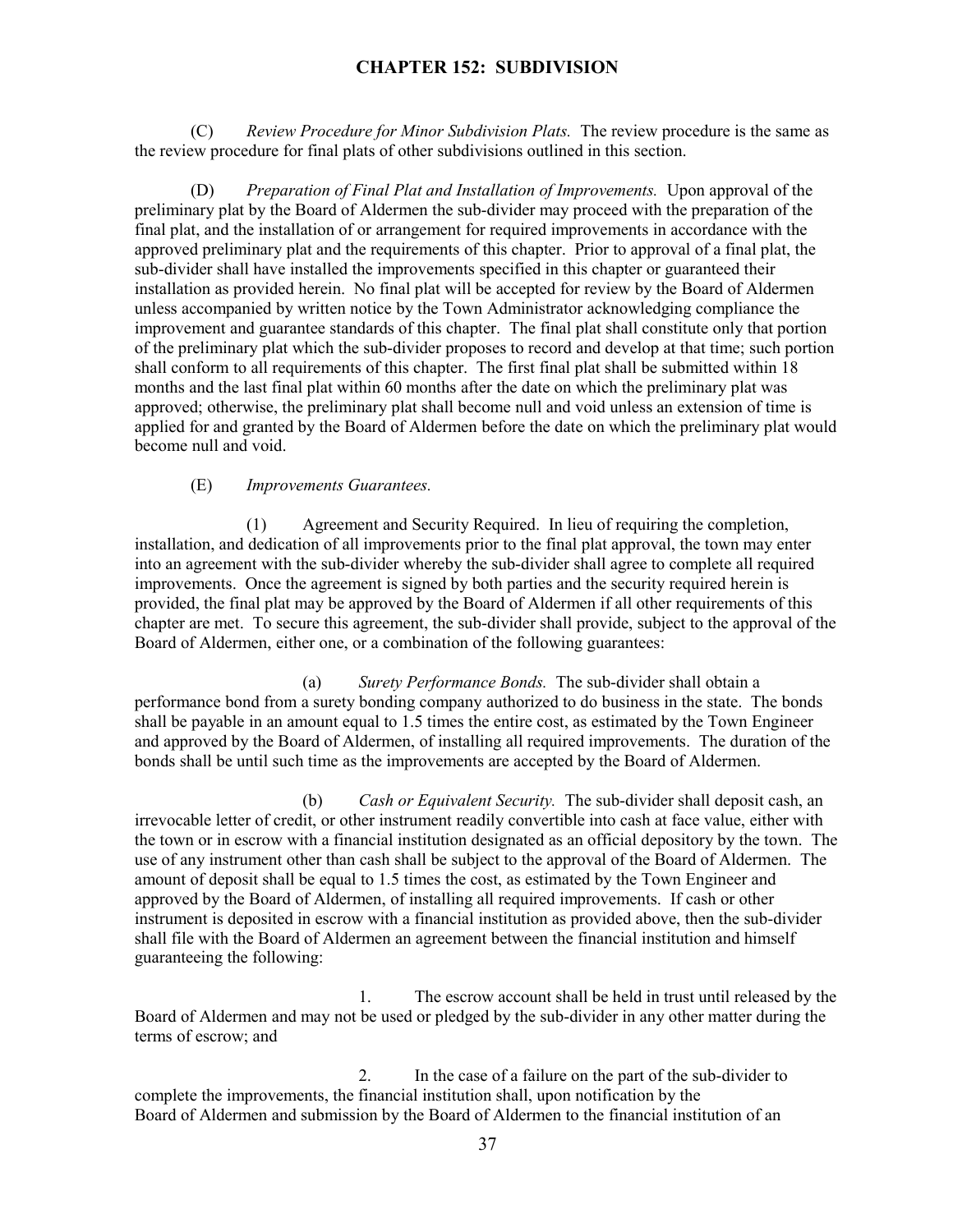engineer's estimate of the amount needed to complete the improvements, immediately either pay to the town the funds needed to complete the improvement, up to the full balance of the escrow account, or deliver to the town any other instruments fully endorsed or otherwise made payable in full to the town.

(2) *Default.* Upon default, meaning failure on the part of the sub-divider to complete the required improvements in a timely manner as spelled out in the performance bond or escrow agreement, then the surety, or the financial institution holding the escrow account shall, if requested by the Board of Aldermen, pay all or any portion of the bond or escrow fund to the town up to the amount needed to complete the improvements based on an engineering estimate. Upon payment, the Board of Aldermen, in its discretion, may expend such portion of the funds as it deems necessary to complete all or any portion of the required improvements. The town shall return to the sub-divider any funds not spent in completing the improvements.

(3) *Release of Guarantee Security.* The Board of Aldermen may release a portion of any security posted as the improvements are completed and recommended for approval by the Town Administrator. Within 45 days after receiving the Town Administrator's recommendation, the Board of Aldermen shall approve or disapprove the improvements. If the Board of Aldermen approves the improvements, then it shall immediately release any security posted on that portion.

(4) *Defects Guarantee.* The Board of Aldermen shall require a bond from the sub-divider guaranteeing utility taps, curbs, gutters, street construction including pavement, sidewalks, drainage facilities, seeding and grading of road shoulders, water and sewer lines, and other improvements for one year. The one year shall begin from the date of approval of final plat or approval of, or acceptance of improvements by the Board of Aldermen, whichever is later.

## (F) *Submission Procedure.*

(1) The sub-divider shall submit the final plat, so marked, to the Town Administrator.

(2) The final plat shall be prepared by a professional land surveyor currently licensed and registered in the state by NC Board of Engineers and Surveyors. The final plat shall conform to the provisions or plats, subdivisions, and mapping requirements set forth in G.S. 47-30 as amended and *Standards of Practice for Land Surveying in North Carolina.*

(3) Five copies of the final plat shall be submitted: two of these shall be on reproducible material; three shall be black or blue line paper prints. Material and drawing medium for the original shall be in accordance with the *Standards of Practice for Land Surveying in North Carolina,* where applicable, and the requirements of the Wayne County Register of Deeds.

(4) The final plat shall be of a size suitable for recording with the County Register of Deeds and shall be at a scale of not less than 1 inch equals 200 feet. Maps may be placed on more than one sheet with appropriate match lines.

(5) Submission of the final plat shall be accompanied by a filing fee, paid by the sub-divider, in accordance with the town's fee schedule.

- (6) The final plat shall meet the specifications in  $\S$  152.36 of this chapter.
- (7) The following signed certificates shall appear on all copies of the final plat: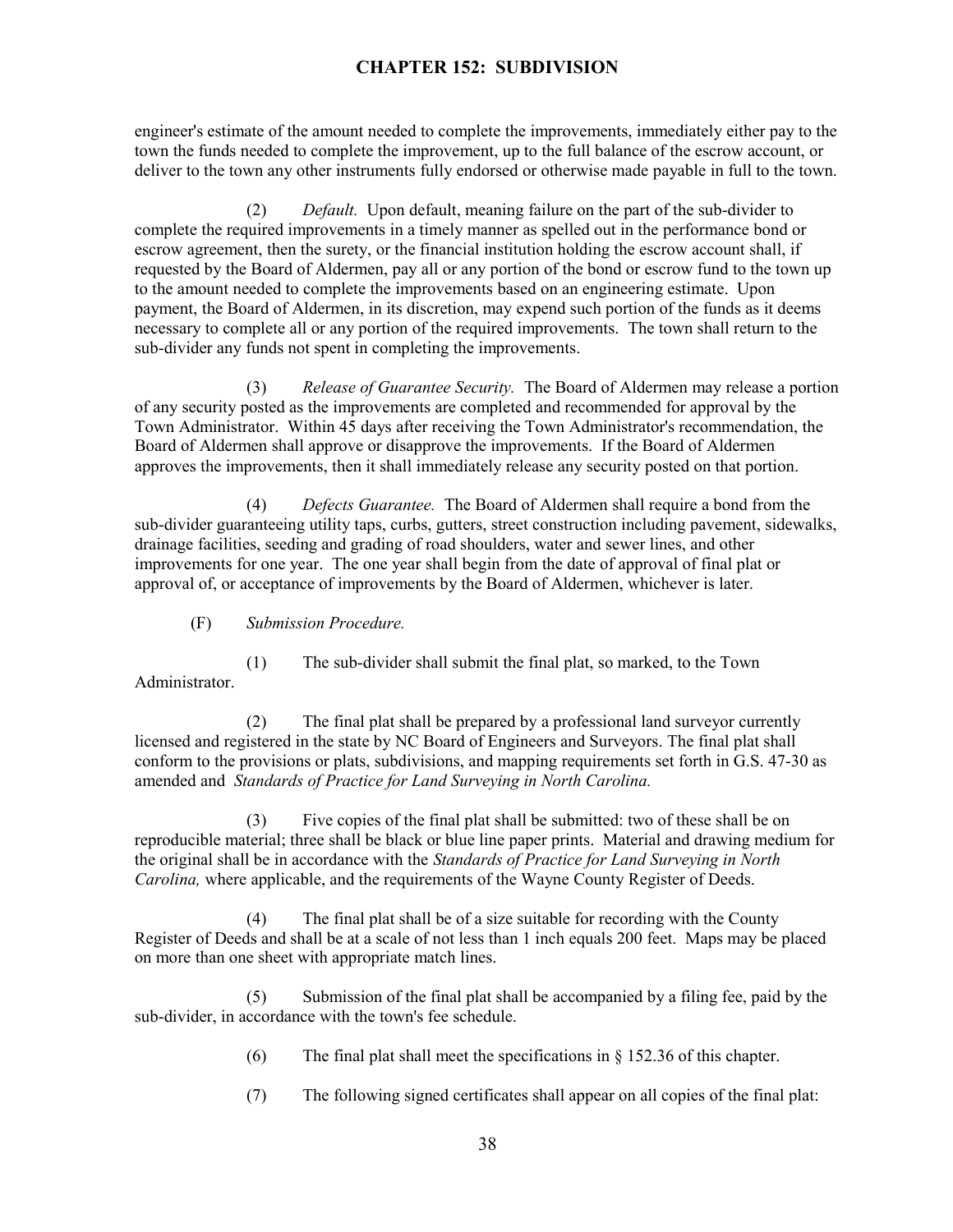(a) Certificate of Ownership and Dedication.

I hereby certify that I am the owner of the property shown and described hereon, which is located in the subdivision jurisdiction of the Town of Fremont and that I hereby adopt this plan of subdivision with my free consent, establish minimum building setback lines, and dedicate all streets, alleys, walks, parks, and other sites and easements to public or private use as noted. Furthermore, I hereby dedicate all sanitary sewer, storm sewer and water lines to the Town of Fremont.

Owners Date

 $\mathcal{L}_\text{max}$  and  $\mathcal{L}_\text{max}$  are the set of the set of the set of the set of the set of the set of the set of the set of the set of the set of the set of the set of the set of the set of the set of the set of the set o

 $\mathcal{L}_\text{max}$  and the contract of the contract of the contract of the contract of the contract of the contract of

(b) Certificate of Survey and Accuracy.

 $\mathcal{L}_\text{max}$  and  $\mathcal{L}_\text{max}$  and  $\mathcal{L}_\text{max}$ 

In accordance with G.S. 47-30:

There shall appear on each plat a certificate by the person under whose supervision such survey or such plat was made, stating the origin of the information shown on the plat, including a recorded deed and plat references shown thereon. The ration of precision as calculated by latitudes and departures before any adjustments must be shown. Any lines on the plat that were not actually surveyed must be clearly indicated and a statement included revealing the source of information. The execution of such certificate shall be acknowledged before any officer authorized to take acknowledgements by the professional land surveyor preparing the plat. All plats to be recorded shall be probated as required by law for the registration of deeds. Where a plat consists of more than one sheet, only the first sheet must contain the certification and all subsequent sheets must be signed and sealed.

The certificate required above shall include the source of information for the survey and date indicating the accuracy of closure of the plat before adjustments and shall be in substantially the following form:

I, sertify that this plat was drawn under my supervision from (an actual survey made under my supervision) (deed description recorded in Book \_, Page \_, etc.) (other): that the boundaries not surveyed are shown as broken lines plotted from information found in Book , Page : that this plat was prepared in accordance with North Carolina G.S. 47-30 as amended. Witness my original signature, registration number, and seal this  $\_\,$  day of  $\_\,$ , A.D. 20 $\_\,$ .

Professional Land Surveyor

Seal or Stamp

Registration Number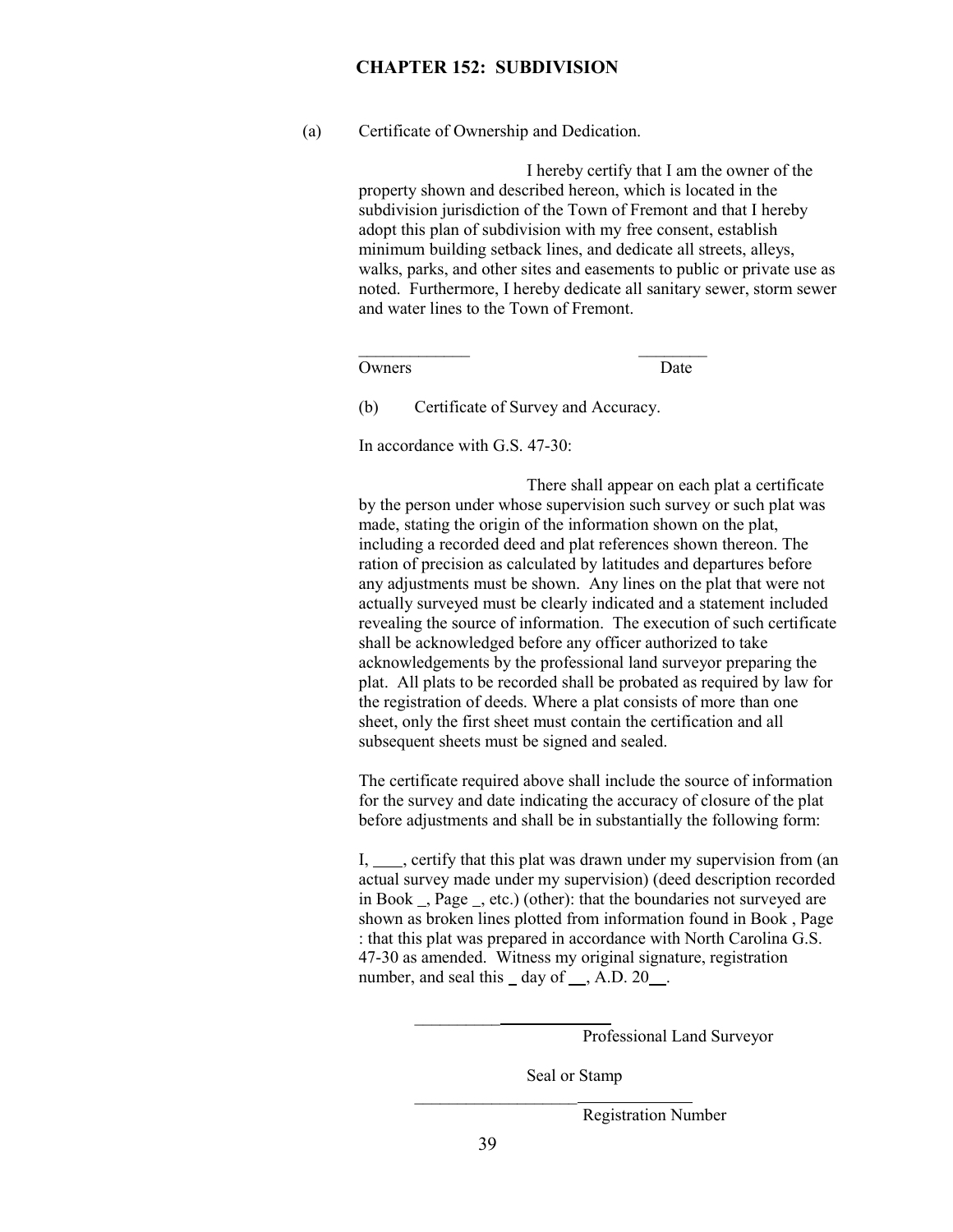(c) Certificate of Approval of the Design and Installation of Streets, Utilities, and Other Required Improvements.

> I hereby certify that all streets, utilities, and other required improvements have been installed in an acceptable manner and according to Town specifications and standards in the Subdivision or that guarantees of the installation of the required improvements in an amount and manner satisfactory to the Town of Fremont have been received, and that the filing fee for this plat, in the amount of  $\frac{1}{2}$  has been paid.

> > Subdivision Administrator Date

 $\mathcal{L}_\text{max}$  and  $\mathcal{L}_\text{max}$  and  $\mathcal{L}_\text{max}$  and  $\mathcal{L}_\text{max}$  and  $\mathcal{L}_\text{max}$ 

(d) The Certificate of the Wayne County Health Department For Subdivisions In the Town's Extra Territorial Area for lots with a potable water well and/or on-site sewerage ( septic ) systems shall read as follows:

> The Wayne County Health Department has performed a soil analysis on each lot within this subdivision. Copies of the soil analysis for each lot are available for review in the office of Environmental Health Section. The soil analysis is not a permit or a guarantee that a permit will be issued. Each lot will have to be re-evaluated for an improvement permit using standards current at the time permits are requested and a plot plan showing the proposed structure has been made available to the health department.

Wayne County Date Health Director

 $\overline{a}$ 

In the event that artificial drainage is to be installed within the subdivision the following addendum shall also be included:

Artificial drainage has been installed in this subdivision according to plans and specifications prepared by (Name Certifier) and based upon the requirements of the Wayne County Health Department to keep the seasonal high water table a minimum of twelve inches (12") below the septic tank nitrification lines. Proper landscaping and maintenance of these drainage facilities are the responsibility of the property owners to insure that septic tank malfunctions do not occur. The Wayne County Health Department

 $\frac{1}{2}$  ,  $\frac{1}{2}$  ,  $\frac{1}{2}$  ,  $\frac{1}{2}$  ,  $\frac{1}{2}$  ,  $\frac{1}{2}$  ,  $\frac{1}{2}$  ,  $\frac{1}{2}$  ,  $\frac{1}{2}$  ,  $\frac{1}{2}$  ,  $\frac{1}{2}$  ,  $\frac{1}{2}$  ,  $\frac{1}{2}$  ,  $\frac{1}{2}$  ,  $\frac{1}{2}$  ,  $\frac{1}{2}$  ,  $\frac{1}{2}$  ,  $\frac{1}{2}$  ,  $\frac{1$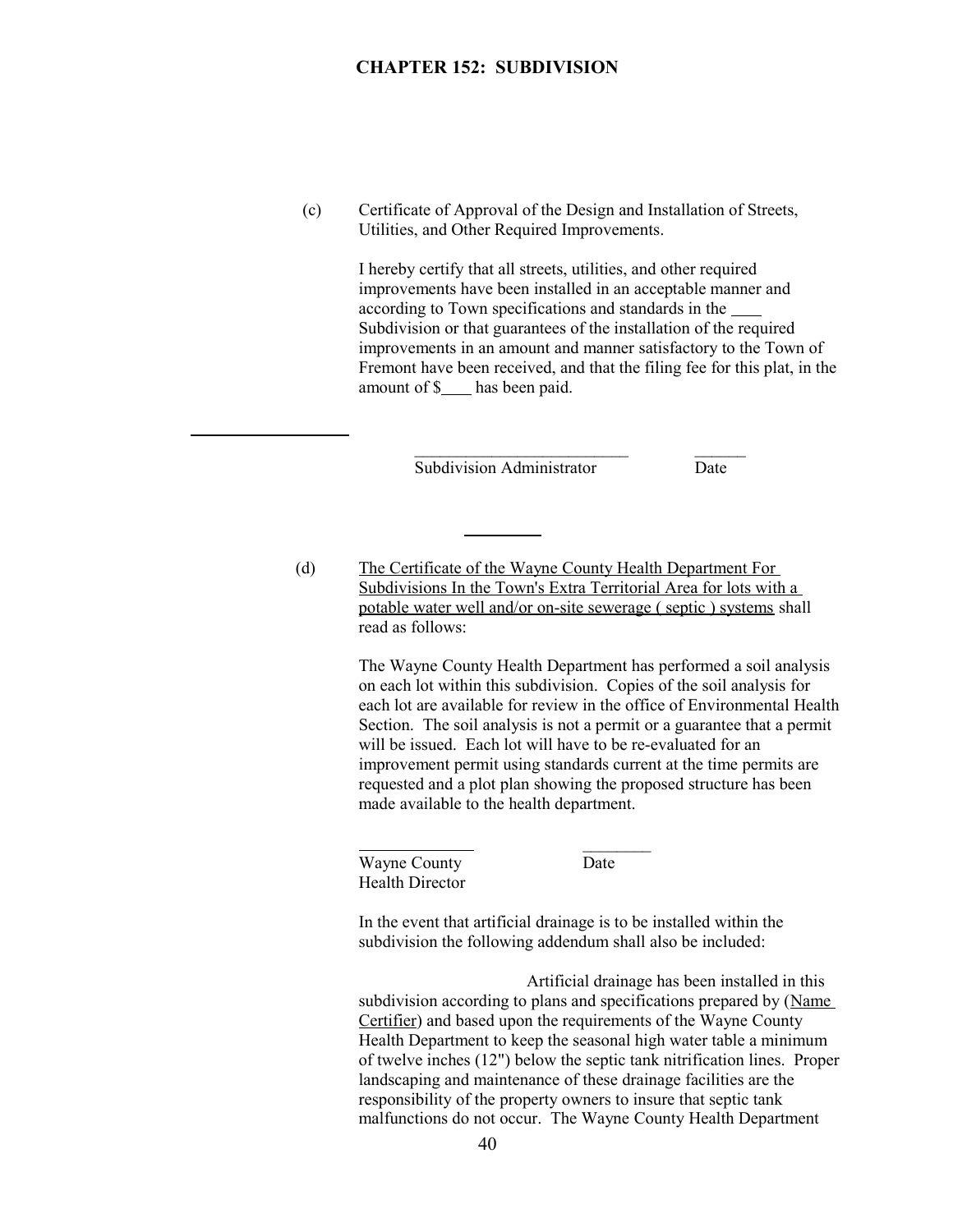assumes no responsibility for the design, maintenance, or the guaranteed performance of the artificial drainage measures and their effects.

| Certifier of Drainage Facilities                                                                                                                                                                                           | Date |
|----------------------------------------------------------------------------------------------------------------------------------------------------------------------------------------------------------------------------|------|
| Wayne County Health Director                                                                                                                                                                                               | Date |
| The Certificate of Approval of the Design of Streets For Subdivision<br>in the Town's Extra Territorial Area to be accepted by the North<br>Carolina Department of Transportation shall read as follows:                   |      |
| I hereby certify that the streets indicated on this plat have been<br>designed in an acceptable manner according to the current North<br>Carolina Department of Transportation standards for subdivision<br>street design. |      |

N.C. District Highway Engineer Date

(G) *Review Procedure.*

(1) The Planning Board shall within 45 days of the date the final plat is submitted to the Town Administrator shall recommend in writing approval, conditional approval with modifications to bring the plat into compliance, or disapproval of the final plat with reasons to the Board of Aldermen with a copy to the developer.

(2) During its review of the final plat, the Planning Board may appoint a Professional Land Surveyor to confirm the accuracy of the final plat (if agreed to by the Board of Aldermen). If substantial errors are found, the costs shall be charged to the sub-divider and the plat shall not be recommended for approval until such errors have been corrected.

(3) If the Planning Board recommends approval of the final plat, it shall transmit all copies of the plat and its written recommendations to the Board of Aldermen.

(4) If the Planning Board recommends conditional approval of the final plat with modifications to bring the plat into compliance, it shall retain one print of the plat for its minutes, return its written recommendations and two reproducible copies of the plat to the sub-divider, and transmit one print of the plat and its written recommendation to the Board of Aldermen.

(5) If the Planning Board recommends disapproval of the final plat, it shall instruct the sub-divider concerning resubmission of a revised plat and the sub-divider may make such changes as will bring the plat into compliance with the provisions of this chapter, and resubmit same for reconsideration by the Planning Board, or appeal the decision to the Board of Aldermen.

(6) Failure of the Planning Board to make a written recommendation within 45 days after the final plat is submitted to the Town Administrator shall constitute grounds for the sub-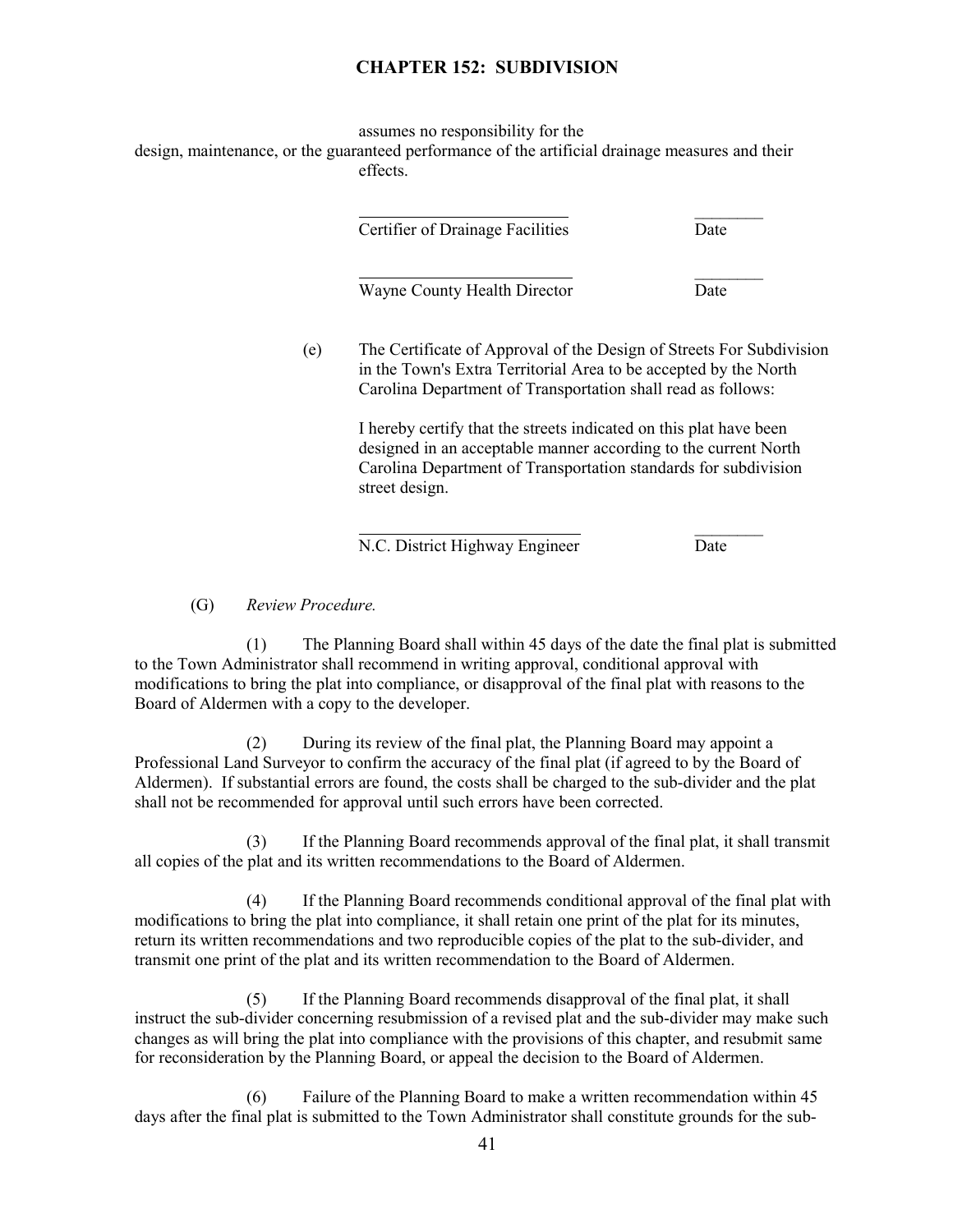divider to apply to the Board of Aldermen for approval.

(7) If the Planning Board recommends approval or conditional approval with modifications to bring the plat into compliance, or the sub-divider appeals to the Board of Aldermen, the Board of Aldermen shall review and approve or disapprove the final plat within 65 days after the plat and recommendations of the Planning Board have been received by the Town Administrator.

(8) If the Board of Aldermen approves the final plat, such approval shall be shown on each copy of the plat by the following signed certificate:

Certificate of Approval for Recording

I hereby certify that the subdivision plat shown hereon has been found to comply with the Subdivision Regulations of the Town of Fremont, North Carolina and that this plat has been approved by the Board of Aldermen of the Town of Fremont for recording in the Office of the Register of Deeds of Wayne County.

 $\mathcal{L}_\text{max}$  and the contract of the contract of the contract of the contract of the contract of the contract of the contract of the contract of the contract of the contract of the contract of the contract of the contrac

Mayor, Town of Fremont, North Carolina Date

ATTEST

Town Clerk

 $\mathcal{L}_\text{max}$ 

(9) If the final plat is disapproved by the Board of Aldermen, the reasons for such disapproval shall be stated in writing, specifying the provisions of this Chapter with which the final plat does not comply. One copy of such reasons and one print of the plat shall be retained by the Board of Aldermen as part of its proceedings and one copy of the reasons and three copies of the plat shall be transmitted to the sub-divider. If the final plat is disapproved, the sub-divider may make such changes as will bring the final plat into compliance and resubmit same for reconsideration by the Planning Board and Board of Aldermen.

(10) If the final plat is approved by the Board of Aldermen, the original tracing and one print of the plat shall be retained by the sub-divider. One reproducible tracing and one print shall be filed with the Town Clerk, and one print shall be returned to the Planning Board for its records.

(11) The sub-divider shall file the approved final plat with the Register of Deeds of Wayne County within 60 days of the Board of Aldermen's approval; otherwise, such approval shall be null and void.

(Ord. passed 2-20-96)

 $\overline{a}$ 

## **§ 152.36 INFORMATION TO BE CONTAINED IN OR DEPICTED ON PRELIMINARY AND FINAL PLATS.**

The preliminary and final plats shall depict or contain the information indicated in the following table. An "x" indicates that the information is required.

*Information Preliminary Plat Final Plat*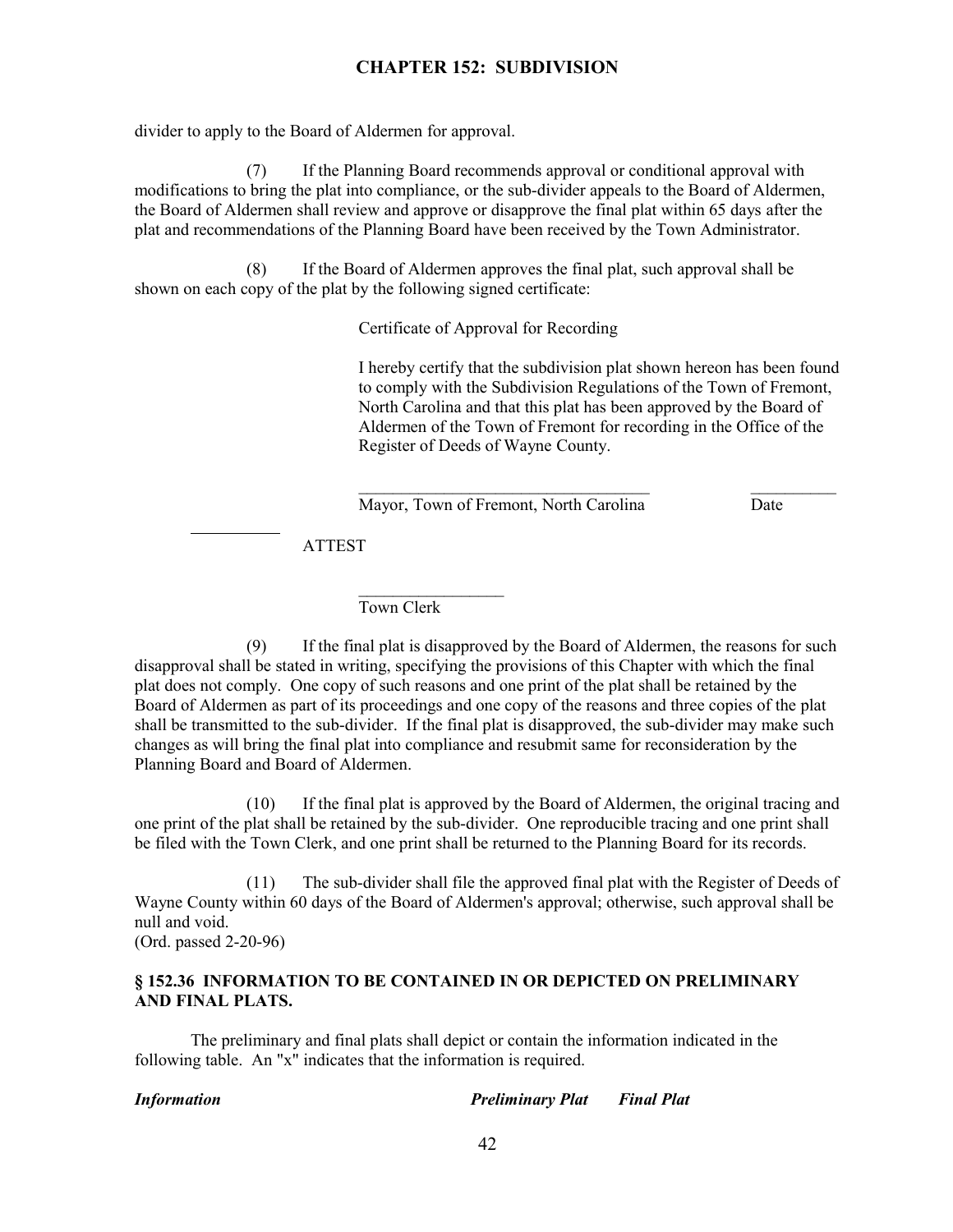# Title Block Containing

| Property designation                                                                                                                                                                                                          | X | X |
|-------------------------------------------------------------------------------------------------------------------------------------------------------------------------------------------------------------------------------|---|---|
| Name of owner                                                                                                                                                                                                                 | X | X |
| Location (including township,<br>County, and state)                                                                                                                                                                           | X | X |
| Date or dates survey was con-<br>ducted and plat prepared                                                                                                                                                                     | X | X |
| A scale of drawing in feet<br>per inch listed in words or<br>figures                                                                                                                                                          | X | X |
| Graphic Bar Scale                                                                                                                                                                                                             | X | X |
| Name, address, registration<br>number, and seal of the<br>professional land surveyor                                                                                                                                          | X | X |
| The name of the subdivider                                                                                                                                                                                                    | X | X |
| A sketch vicinity map showing the<br>relationship between the proposed<br>subdivision and surrounding area                                                                                                                    | X | X |
| Corporate limits, township boundaries,<br>county lines, if on the subdivision tract                                                                                                                                           |   |   |
| The names, addressees, and telephone<br>numbers of all owners, mortgagees,<br>registered land surveyors, land<br>planners, architects, landscape<br>architects, and professional<br>engineers responsible for the subdivision | X | X |
| The registration numbers and seals of<br>the professional engineers                                                                                                                                                           | X | X |
| Date of plat preparation                                                                                                                                                                                                      | X | X |
| North arrow and orientation                                                                                                                                                                                                   | X | X |
| The boundaries of the tract or portion<br>thereof to be subdivided, distinctly<br>and accurately represented with all<br>hearings and distances shown                                                                         | X | X |
| The exact boundary lines of the tract to<br>be subdivided, fully dimensioned by<br>lengths and bearing, and the location<br>of existing boundary lines of adjoining<br>lands                                                  |   | X |
| The names of owners of adjoining properties                                                                                                                                                                                   | X | X |

43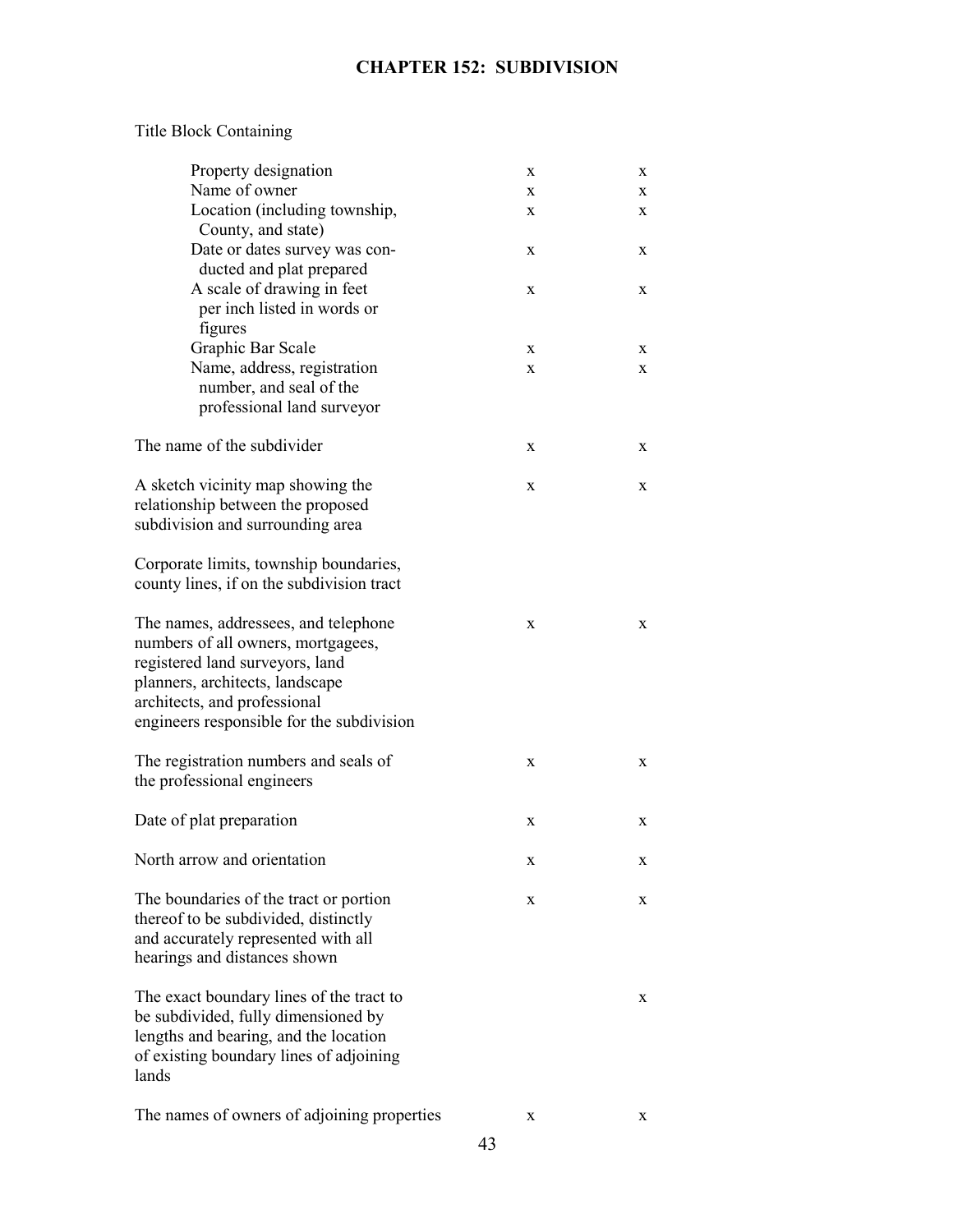| The names of any adjoining subdivisions of<br>record or proposed and under review                                                                                            | X           | X |
|------------------------------------------------------------------------------------------------------------------------------------------------------------------------------|-------------|---|
| Minimum building setback lines                                                                                                                                               | X           | X |
| The zoning classifications of the tract to be<br>subdivided and adjoining properties                                                                                         | X           | X |
| Existing buildings or other structures,<br>water courses, railroads, bridges, culverts,<br>storm drains, both on the land to be subdivided<br>and land immediately adjoining | X           | X |
| Proposed lot lines, lot and block numbers, and<br>approximate dimensions                                                                                                     | X           |   |
| The lots numbered consecutively throughout the<br>subdivision                                                                                                                | X           | X |
| Wooded areas, marshes, swamps, rock outcrops,<br>ponds or lakes, streams or streambeds, and<br>any other natural gestures affecting the site                                 | X           |   |
| The exact location of the flood hazard areas<br>from the appropriate Federal Emergency<br>Management Agency maps                                                             | $\mathbf X$ | X |
| The following data concerning streets:                                                                                                                                       |             |   |
| Proposed streets                                                                                                                                                             | X           | X |
| Existing and platted streets on adjoining<br>properties and in the proposed subdivision                                                                                      | X           | X |
| Rights-of-way, location, and dimensions                                                                                                                                      | X           | X |
| Pavement widths                                                                                                                                                              | X           | X |
| Approximate grades                                                                                                                                                           | X           |   |
| Design engineering data for all corners<br>and curves                                                                                                                        | X           | X |
| Typical street cross-sections                                                                                                                                                | X           |   |
| Street names                                                                                                                                                                 | X           | X |
| Street maintenance agreement in accordance with<br>§ 152.55 of this chapter                                                                                                  |             | X |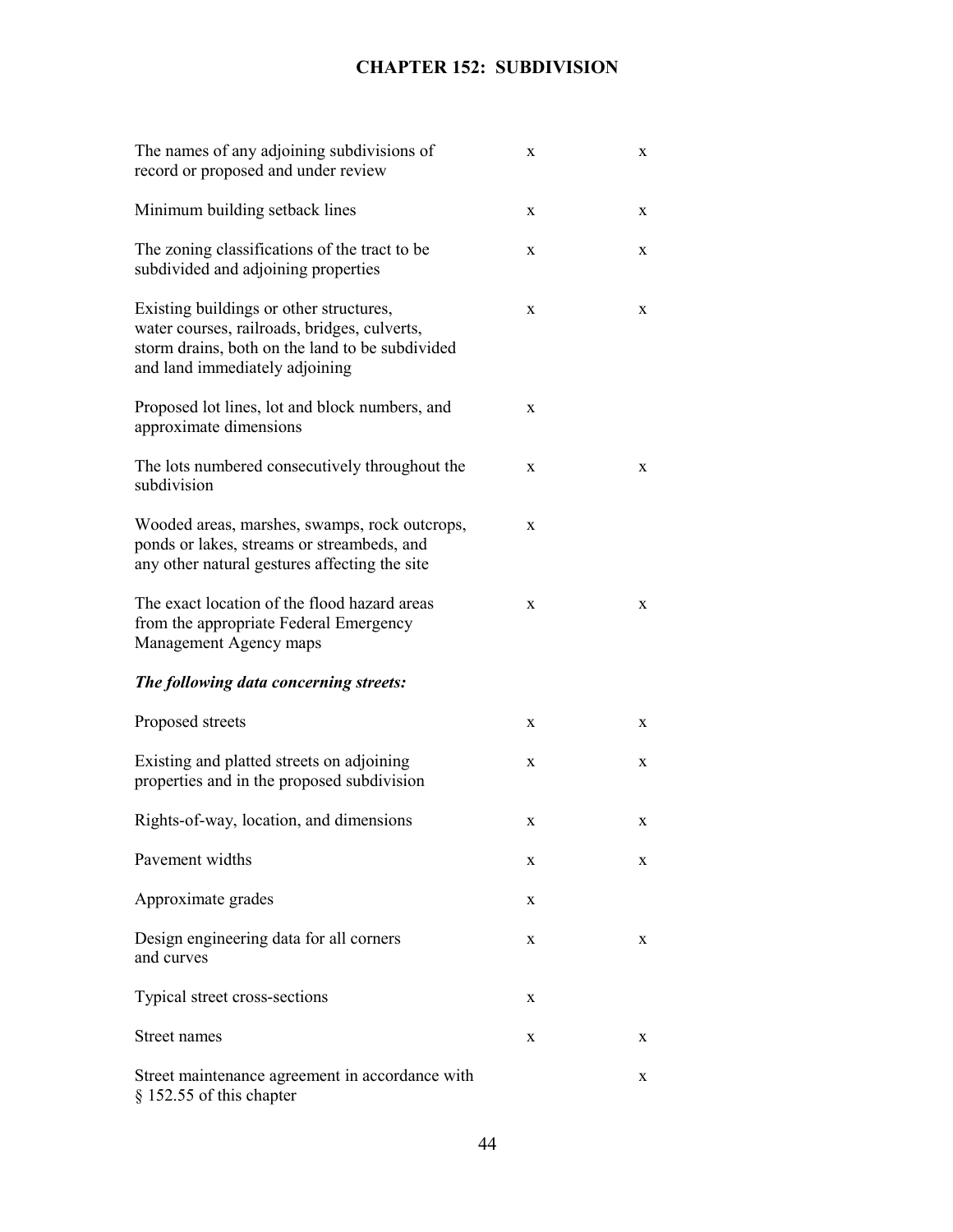Types of street dedication: all streets must be  $\begin{array}{ccc} x & x \\ y & x \end{array}$ designated as "public". Where public streets are involved which will be dedicated to the Town, the sub-divider must submit all street plans to the Town Administrator for approval prior to preliminary plat approval. Where public streets are involved which will not be dedicated to a municipality, the sub-divider must submit the following documents to the North Carolina Department of Transportation District Highway Officer for review: a complete site layout, including any future expansion anticipated; horizontal alignment indicating general curve data on site layout plan; vertical alignment indicated by percent grade, PI station, and vertical curve length on site plan layout; the District Engineer may require the plotting of the ground profile and grade line for roads where special conditions or problems exist; typical section indicating the pavement design and width and the slopes, widths and details for either the curb and gutter or the shoulder and ditch proposed; drainage facilities and drainage areas.

Where streets are dedicated to the public, but not x accepted into a municipal or the state system before lots are sold, a statement explaining the status of the street in accordance with § 152.58 of the chapter.

If any street is proposed to intersect with a state  $\bar{x}$ maintained road, the subdivider shall apply for driveway approval as required by the North Carolina Department of Transportation, Division of Highways Manual on Driveway Regulations. Evidence that the subdivider has obtained such approval.

#### *The location and dimensions of all:*

| Utility and other easements                             | X            | X |
|---------------------------------------------------------|--------------|---|
| Riding trails                                           | X            | X |
| Natural buffers                                         | X            | X |
| Pedestrian or bicycle paths                             | X            | X |
| Parks and recreation areas with specific type indicated | $\mathbf{x}$ | X |
| School sites                                            | X            | X |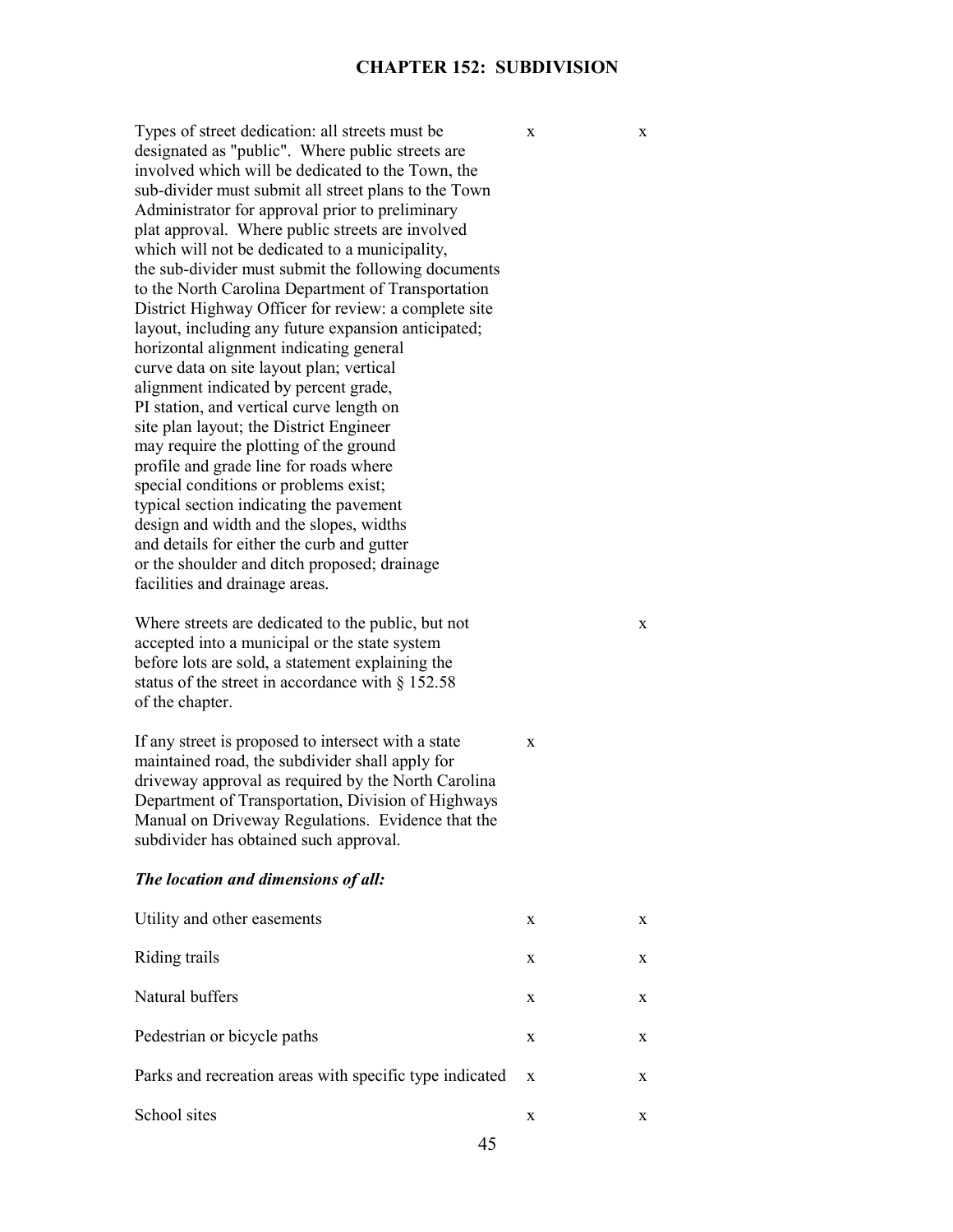| Areas to be dedicated to or reserved for public use                                                                                                                                                                             | X | $\mathbf X$ |
|---------------------------------------------------------------------------------------------------------------------------------------------------------------------------------------------------------------------------------|---|-------------|
| Areas to be used for purposes other than residential<br>with the purpose of each stated                                                                                                                                         | X | $\mathbf X$ |
| The future ownership (dedication for public use to<br>governmental body, for owner to duly constituted<br>homeowners association, or for tenants remaining<br>in sub-divider's ownership) of recreation and open<br>space lands | X | X           |
| The plans for utility layouts including:                                                                                                                                                                                        |   |             |
| Sanitary sewers, prepared by a professional engineer                                                                                                                                                                            | X |             |
| Storm sewers, prepared by a professional engineer                                                                                                                                                                               | X |             |
| Other drainage facilities, if any, prepared by a<br>professional engineer, except incidental drainage                                                                                                                           | X | X           |
| Water distribution lines, prepared by a registered<br>engineer illustrating connections to existing<br>systems, showing line sizes, the location of fire<br>hydrants, blow offs, manholes, force mains, and<br>gate valves      | X |             |
| Natural gas lines                                                                                                                                                                                                               | X |             |
| Telephone lines                                                                                                                                                                                                                 | X | X           |
| <b>Electric</b> lines                                                                                                                                                                                                           | X | $\mathbf X$ |
| Plans for individual water supply and sewage disposal<br>systems, if any                                                                                                                                                        | X | $\mathbf X$ |
| Profiles based upon Mean Sea Level datum for sanitary x<br>sewers and storm sewers                                                                                                                                              |   |             |
| Site calculations including:                                                                                                                                                                                                    |   |             |
| Acreage in total tract to be subdivided                                                                                                                                                                                         | X |             |
| Acreage in parks and recreation areas and other<br>nonresidential uses                                                                                                                                                          | X |             |
| Total number of parcels created                                                                                                                                                                                                 | X |             |
| Acreage in the smallest lot in the subdivision                                                                                                                                                                                  | X |             |
| Linear feet in streets                                                                                                                                                                                                          | X |             |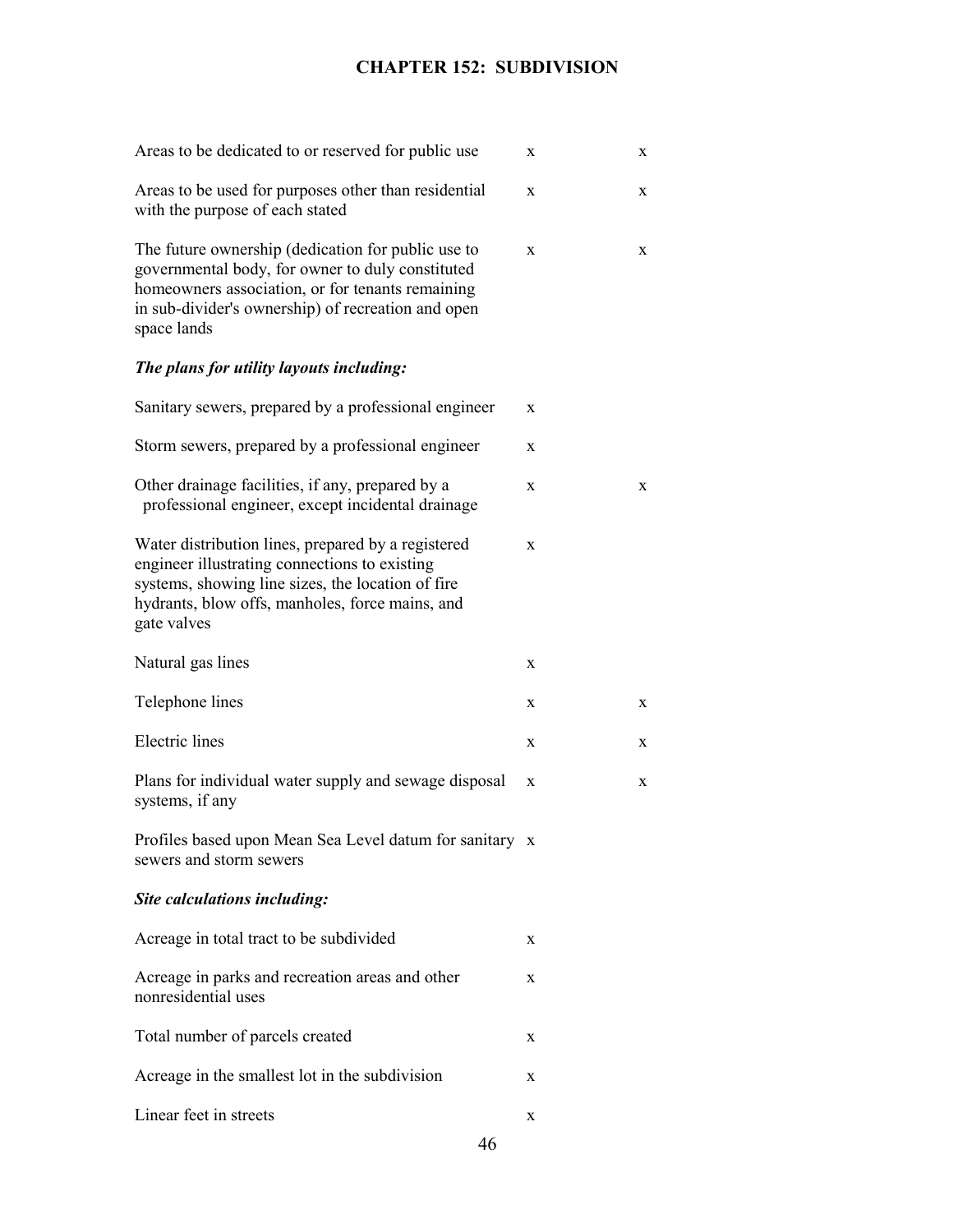| The name and location of any property or buildings<br>within the proposed subdivision or within any<br>contiguous property that is located on the U.S.<br>Department of Interior's National Register of<br><b>Historic Places</b>                                                                                                                                                                                                                                                                                                           | X | X           |
|---------------------------------------------------------------------------------------------------------------------------------------------------------------------------------------------------------------------------------------------------------------------------------------------------------------------------------------------------------------------------------------------------------------------------------------------------------------------------------------------------------------------------------------------|---|-------------|
| Sufficient surveying and engineering data to determine<br>readily and reproduce on the ground every straight or<br>curved line, street line, lot line, right-of-way<br>line, easement line, and setback line, including<br>dimensions, bearings, or deflection angles, radii,<br>central angles, and tangent distances for the<br>center line of curbed property lines that are not<br>the boundary line of curved streets. All dimensions<br>shall be measured to the nearest one-tenth of a foot<br>and all angles to the nearest minute. | X | $\mathbf X$ |
| The accurate locations and descriptions of all<br>monuments, markers, and control points.                                                                                                                                                                                                                                                                                                                                                                                                                                                   |   | X           |
| A copy of any proposed deed restrictions or similar<br>covenants. Such restrictions are mandatory when<br>private recreation areas are established.                                                                                                                                                                                                                                                                                                                                                                                         | X | X           |
| A copy of the erosion control plan submitted to the<br>appropriate authority, if such a plan is required.                                                                                                                                                                                                                                                                                                                                                                                                                                   | X |             |
| Topographic map with contour intervals of no greater<br>than five feet at a scale of no less than $1" = 200$ .*                                                                                                                                                                                                                                                                                                                                                                                                                             | X |             |

\*Subdivision which requires no new streets or roads or other easements, no utility extensions, and are comprised of five or fewer lots, and five or fewer acres of land, are exempt form this requirement.

## *Information*

| Site calculations including:                                                                                                                                                 | <b>Preliminary Plat</b> | <b>Final Plat</b> |
|------------------------------------------------------------------------------------------------------------------------------------------------------------------------------|-------------------------|-------------------|
| All certifications required in $\S$ § 152.35<br>or 152.38 if applicable.                                                                                                     |                         | X                 |
| Any other information considered by either<br>the subdivider, Planning Board, or Board<br>of Aldermen to be pertinent to the review<br>of the plat.<br>(Ord. passed 2-20-96) | X                       | X                 |

# **§ 152.37 RECOMBINATION OF LAND.**

(A) Any plat or any part of any plat may be vacated by the owner at any time before the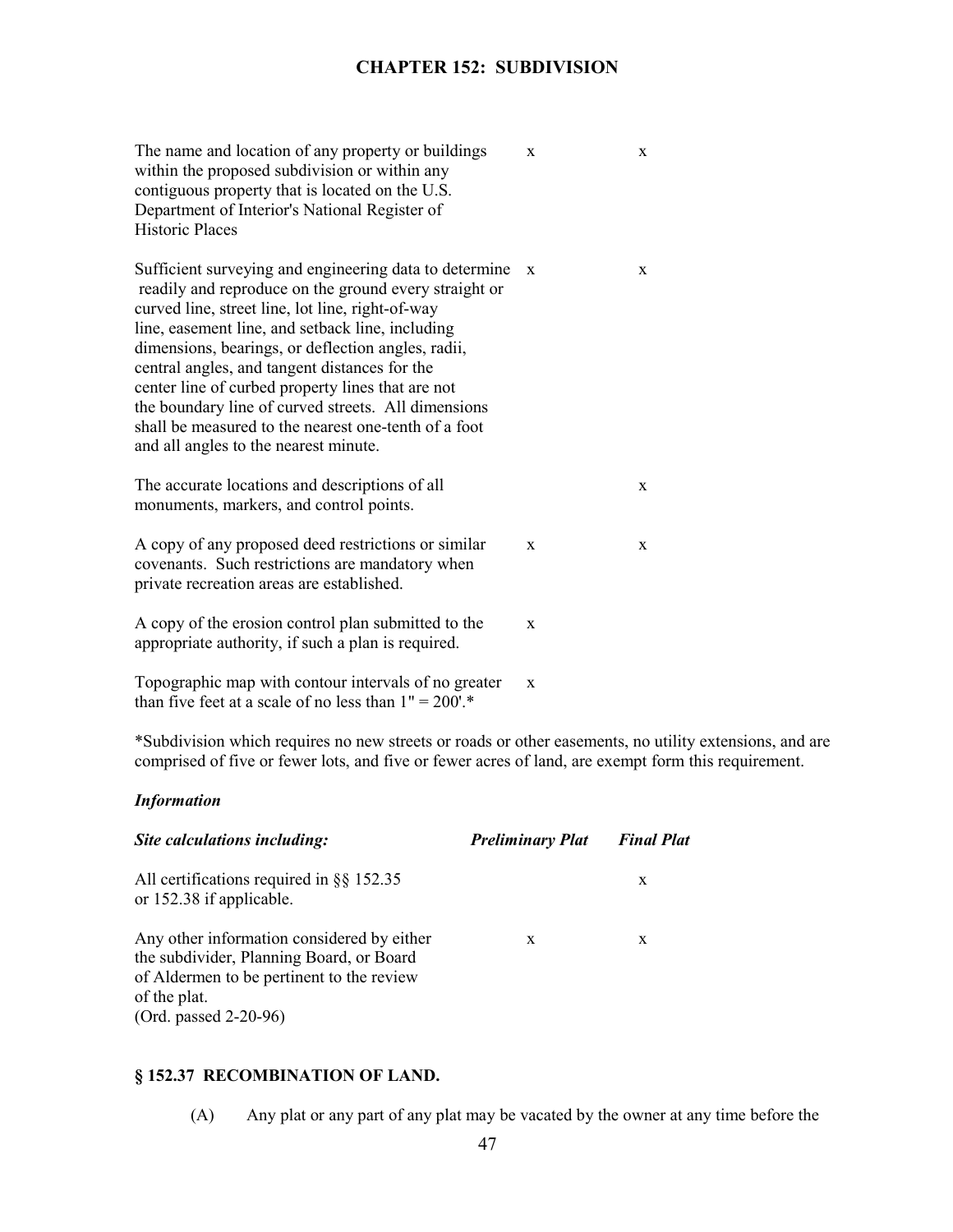sale of any lot in the subdivision by a written instrument to which a copy of the plat shall be attached, declaring the same to be vacated.

(B) Such an instrument shall be approved by the same agencies as approved the final plat. The governing body may reject any such instrument which abridges or destroys any public rights in any of its public uses, improvements, streets, or alleys.

(C) Such an instrument shall be executed, acknowledged, or approved and recorded and filed in the same manner as a final plat; and being duly recorded or filed, shall operate to destroy the force and effect of the recording so vacated, and to divest all public rights in the streets, alleys, and public grounds, and all dedications laid out or described in such plat.

(D) When lots have been sold, the plat may be vacated in the manner provided in § 152.38 by all owners of the lots in such plat joining in the execution of the writing. (Ord. passed 2-20-96)

## **§ 152.38 RESUBDIVISION PROCEDURES.**

For any replatting or resubdivision of land, the same procedures, rules, and regulations shall apply as prescribed herein for an original subdivision. (Ord. passed 2-20-96)

## *REQUIRED IMPROVEMENTS, DEDICATION, RESERVATION, MINIMUM STANDARDS OF DESIGN*

#### **§ 152.51 GENERAL.**

Each subdivision shall contain the improvements specified in this chapter which shall be installed in accordance with the requirements of this chapter and paid for by the subdivider, or provided for in accordance with § 152.35. Land shall be dedicated and reserved in each subdivision as specified in this chapter. Each subdivision shall adhere to the minimum standards of design established by this chapter.

(Ord. passed 2-20-96)

# **§ 152.52 SUITABILITY OF LAND.**

Land which has been determined by the Board of Aldermen on the basis of engineering or other expert surveys to pose an ascertainable danger to life or property by reason of its unsuitability for the use proposed shall not be platted for that purpose, unless and until the subdivider has taken the necessary measures to correct those conditions and to eliminate those dangers.

(A) Areas that have been used for disposal of solid waste shall not be subdivided unless tests by the Wayne County Health Department, appropriate state agencies, engineer, and a registered soil scientist determine that the land is suitable for the purpose provided.

(B) All subdivision proposals shall be consistent with the need to minimize flood damage.

(C) All subdivision proposals shall have public utilities and facilities such as sewer, gas, electrical, and water systems located and constructed to minimize flood damage. (Ord. passed 2-20-96)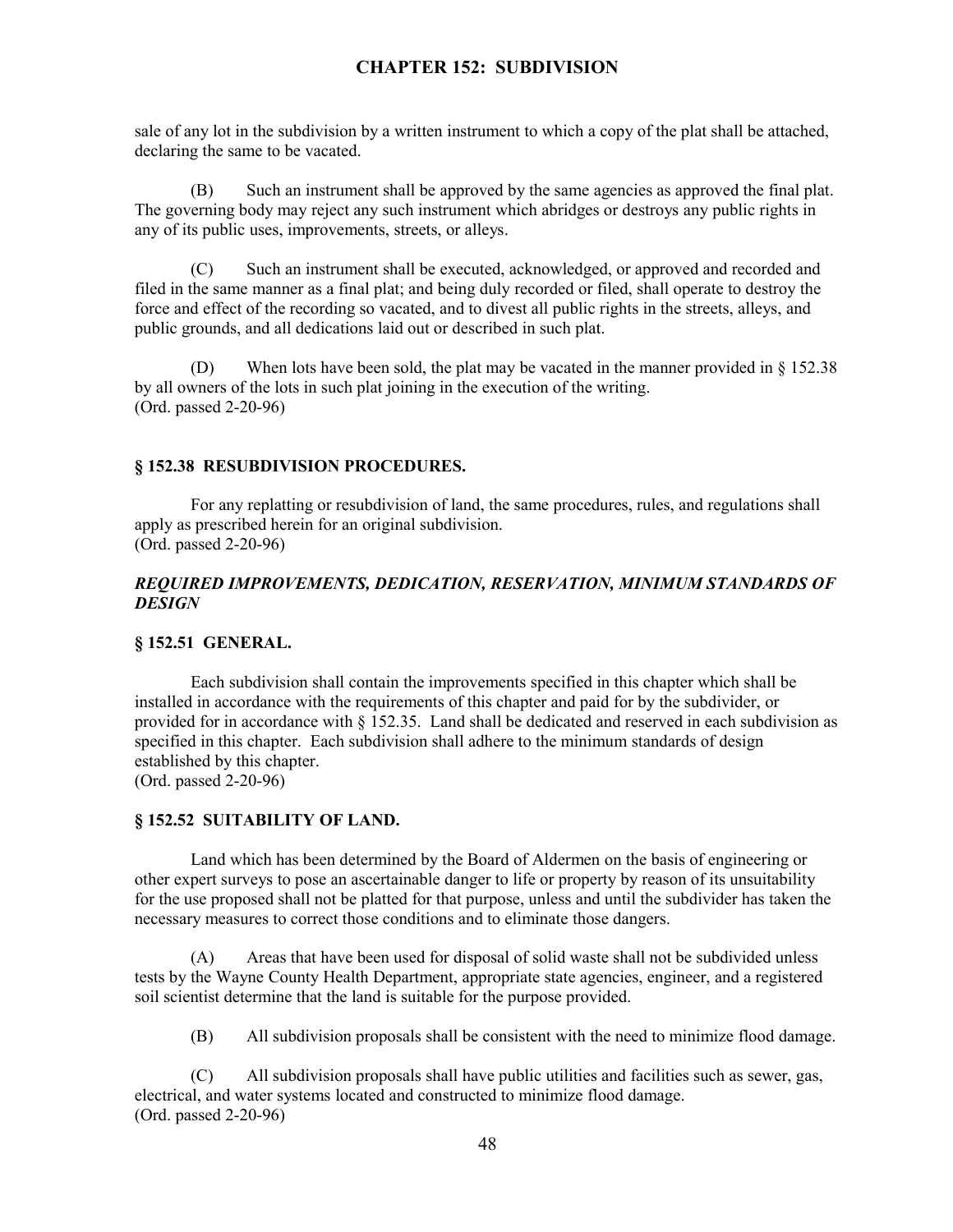#### **§ 152.53 NAME DUPLICATION.**

The name of the subdivision shall not duplicate nor closely approximate the name of an existing subdivision within the town's jurisdiction. (Ord. passed 2-20-96)

## **§ 152.54 SUBDIVISION DESIGN.**

## (A) *Blocks.*

(1) The lengths, widths, and shapes of blocks shall be determined with due regard to: provision of adequate building sites suitable to the special needs of the type of use contemplated; zoning requirements; needs for vehicular and pedestrian circulation; control and safety of street traffic; limitations and opportunities of topography; and convenient access to water areas.

(2) Blocks shall not be less than 400 feet or more than 1800 feet in length.

(3) Blocks shall have sufficient width to allow two tiers of lots of minimum depth except where single tier lots are required to separate residential development from through vehicular traffic or another type of use, in nonresidential subdivisions or where abutting a water area.

(4) Where deemed necessary by the Board of Aldermen a pedestrian crosswalk at least 15 feet in width may be required to provide convenient public access to a public area such as a park or school, to water area, or to areas such as shopping centers, religious, or transportation facilities.

applicable.

(5) Block numbers shall conform to the town street numbering system, if

(B) *Lots.*

(1) Lot sizes, shapes, and locations shall be made with due regard to topographic conditions, contemplated use, and the surrounding area. Land located within the Floodway Boundary as indicated by the Federal Emergency Management Agency (FEMA) Flood Boundary and Floodway Maps, and land deemed by the Board of Aldermen to be uninhabitable for other reasons shall not be platted for residential occupancy, nor for such other uses as may increase danger to health, life or property, or aggravate the flood hazard; but such land may be set aside for such uses as will not be endangered by periodic or occasional inundation, or will not produce unsatisfactory living conditions.

(2) All lots in new subdivisions shall conform to the zoning requirements of the district in which the subdivision is located. Conformance to zoning requirements means, among other things, that the smallest lot in the subdivision must meet all dimensional requirements of the Zoning Ordinance. It is not sufficient merely for the average lot to meet zoning requirements.

(3) Every lot within the town limits shall abut a publicly dedicated street constructed to the town's standards.

(4) Every lot within the town's extra territorial area shall front or abut on a road or street built to North Carolina Department of Transportation standards, or an approved driveway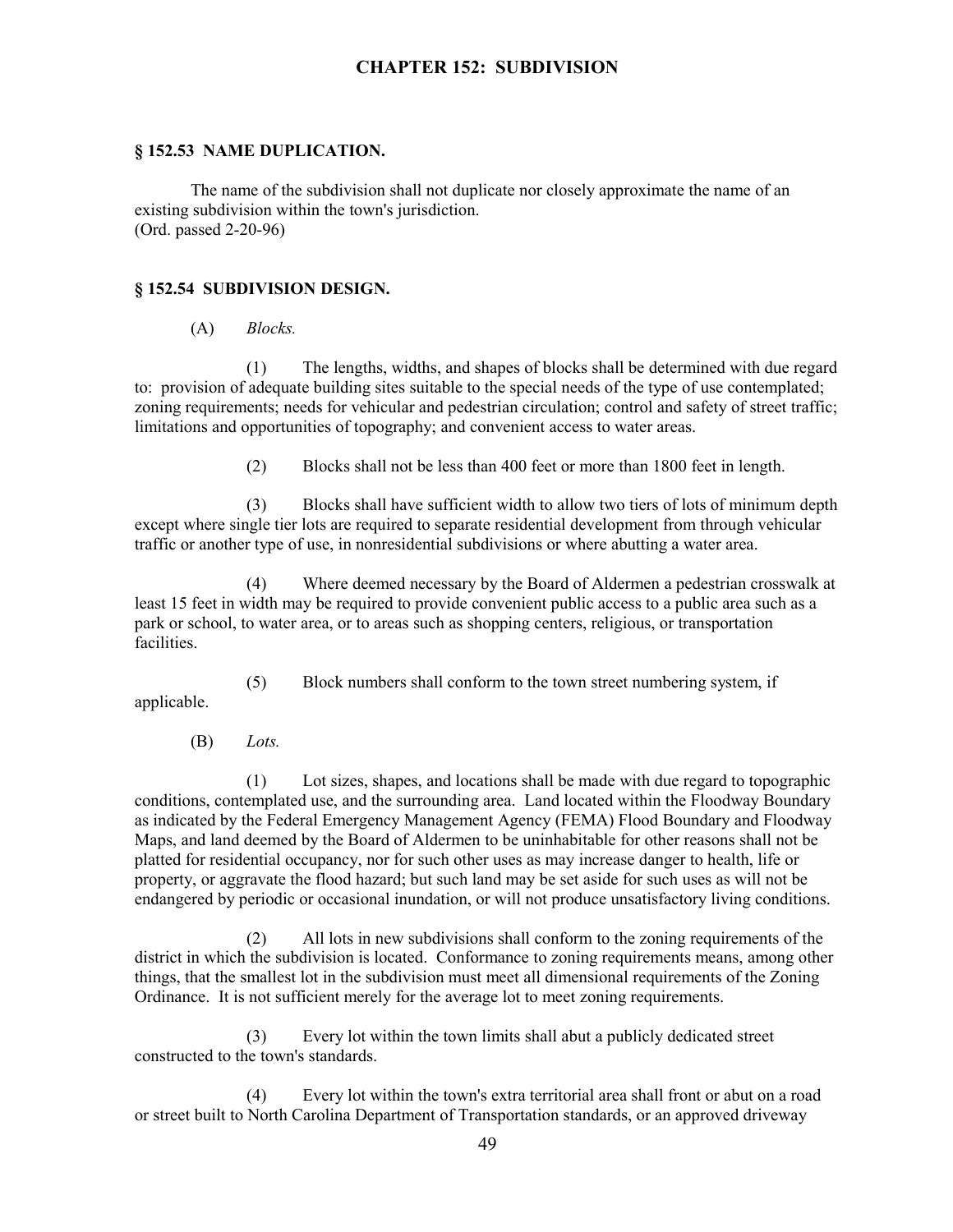connected to such a street, and no unusable or inaccessible lots may be created. Not more than three lots shall be allowed to be serviced by an approved driveway. Such driveways shall be laid out to provide for adequate ingress, egress and regress between the subject lot and a public right-of-way. Such driveways shall have a width of not less than 30 feet for the length of the driveway. The driveway area shall be included as part of the lot, and will be in addition to the minimum lot size of this chapter. A final plat shall be prepared for all driveways and lots served by the driveways as provided for in §§ 152.36 and 152.37. The driveways shall have a width of not less than 30 feet for the length of the driveway. The driveway area shall be included as part of the lot, and will be in addition to

the minimum lot size of this chapter. A final plat shall be prepared for all driveways and lots served by the driveways as provided for in §§ 152.36 and 152.37. The driveways shall be clearly labeled with the following note on the final plat: "Private Ingress, Egress and Regress Easements."

(5) Lots that require septic tanks shall meet applicable Wayne County Health Department requirements.

- (6) Double frontage lots shall be avoided wherever possible.
- (7) Side lot lines shall be substantially at right angles to or radial to street lines.

(8) Where public water and/or sewer facilities are not available and individual water supplies and/or individual sewage disposal systems are planned, and the sub-divider, at his own expense, shall have the site investigated under the supervision of the Wayne County Health Department or other person approved by the Health Department, to determine if the site is suitable for individual sewage disposal systems, and shall present proof to the town that each lot in the subdivision not served by public water and/or sewage disposal systems has been approved by the Health Department for individual water supplies and/or sewage disposal systems. The Health Department may, if soil conditions warrant, require lots larger than the minimum required by the town's Zoning Ordinance.

(C) *Easements.* Easements shall be provided as follows:

(1) *Utility Easements.*

(a) Easements for underground or aboveground utilities shall be provided, where necessary, across lots or centered on rear or side lot lines and shall be at least 20 feet wide for water and sanitary sewer lines as required by the companies involved, for telephone, gas, and power lines.

(b) The Board of Aldermen will determine whether one easement is sufficient or whether several easements are necessary to accommodate the various facilities and the sub-divider shall provide the required easements.

(2) *Drainage Easements.* Where a subdivision is traversed by a stream or drainage way, an easement shall be provided conforming with the lines of such stream and of sufficient width as determined by the Planning Board will be adequate for the purpose. At a minimum drainage easements shall be 30 feet in width. Such drainage easement shall be centered with 20 feet on one side of the drainage way and 10 feet on the other side. (Ord. passed 2-20-96)

## **§ 152.55 STREETS.**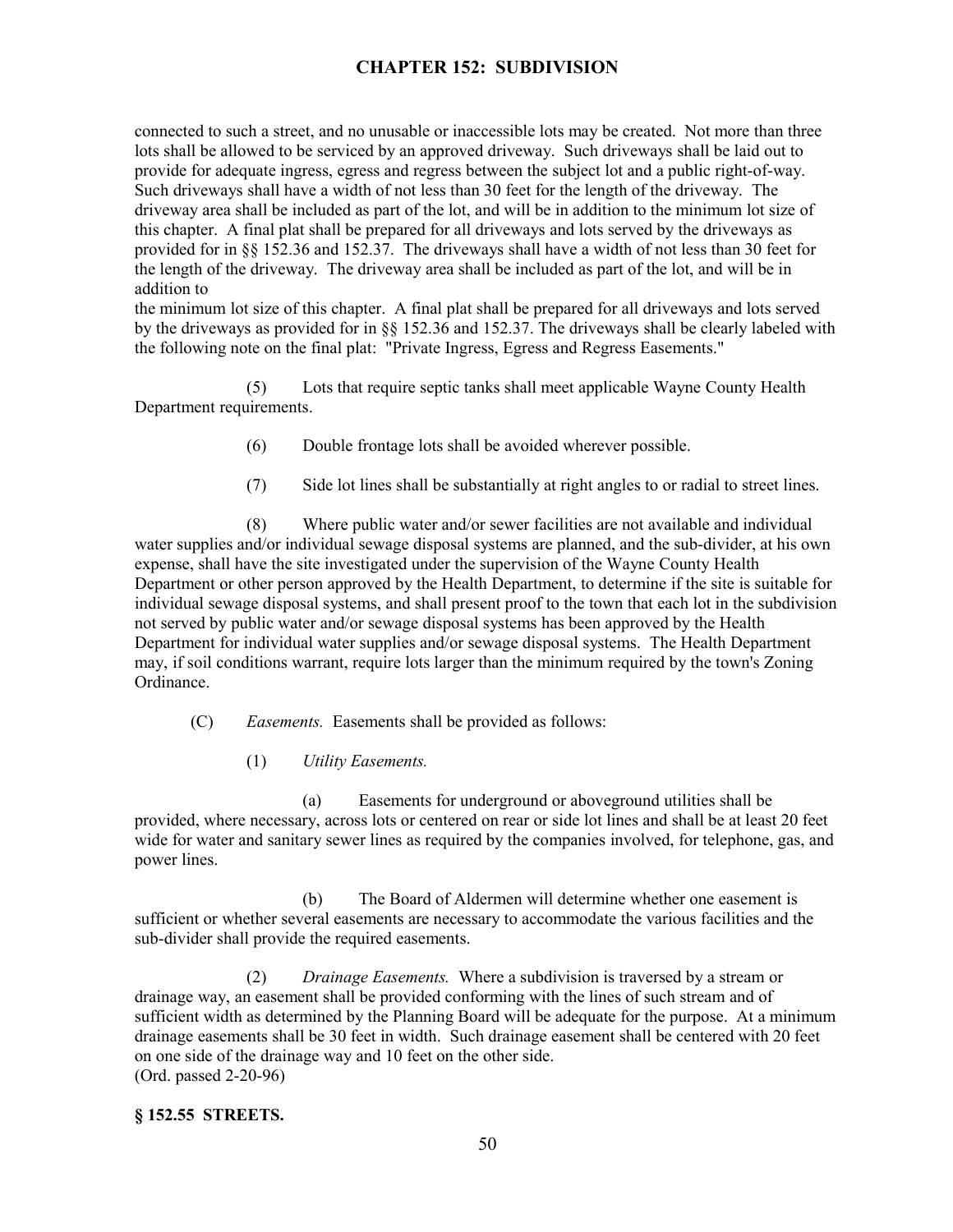(A) *Type of Street Required.* All subdivision lots except as provided in § 152.54(B)(4) shall abut on a paved public street. All public streets shall be dedicated to the town, the state, or the public, as determined appropriate by the Board of Aldermen. All public streets shall be built to the standards of North Carolina Department of Transportation, Division of Highways *Subdivision Roads, Minimum Construction Standards,* current issue and all other applicable standards of the town and the North Carolina Department of Transportation. Public streets not dedicated to the town which are eligible for acceptance into the State Highway System shall be constructed to the standards necessary to be put on the State Highway System or the standards in this chapter, whichever is stricter, in regard to each particular item, and shall be put on such system. Streets not dedicated to the town which are not eligible to be put on the State Highway System because there are too few lots or residences shall nevertheless be dedicated to the public and shall be in accordance with the standards in this chapter or the standards necessary to be put on the State Highway System, whichever is stricter in regard to each particular item, so as to be eligible to be put on the system at a later date. A written maintenance agreement with the provisions for maintenance of the street until it is put on the state system shall be included with the final plat by the developer.

(B) *Subdivision Street Disclosure Statement.* All streets shown on the final plat shall be designated in accordance with G.S. 136-102.602 and designation as public shall be conclusively presumed an offer of dedication to the public. Where streets are dedicated to the public but not accepted into a municipal or the state system, before lots are sold, a statement explaining the status of the street shall be included with the final plat.

(C) *Half-Streets.* The dedication of half-streets of less than 60 feet at the perimeter of a new subdivision shall be prohibited. If circumstances render this impractical, adequate provisions for the concurrent dedication of the remaining half of the street shall be furnished by the sub-divider. Where there exists a half-street in an adjoining subdivision, the remaining half shall be provided by the proposed subdivision. However, in circumstances where more than 60 feet of right-of-way is required, a partial width right-of-way, not less than 60 feet in width, may be dedicated when adjoining underdeveloped property is owned or controlled by the sub-divider, provided that the width of the partial dedication is such as to permit the installation of such facilities as may be necessary to serve abutting lots. When the adjoining property is subdivided, the remainder of the full required right-ofway shall be dedicated.

(D) *Marginal Access Streets.* Where a tract of land to be subdivided adjoins a principal arterial street, the sub-divider may be required to provide a marginal access street parallel to the arterial street or reverse frontage on a minor street for the lots to be developed adjacent to the arterial. Where reverse frontage is established, private driveways shall be prevented from having direct access to the principal arterial.

(E) *Access to Adjacent Properties.* Where, in the opinion of the Board of Aldermen, it is necessary to provide for street access to an adjoining property, proposed streets shall be extended by dedication and construction to the boundary of such property and a temporary turnaround provided. The extension dedicated shall have the same right-of-way width as the street being extended.

(F) *Nonresidential Streets.* The sub-divider of a nonresidential subdivision shall provide streets in accordance with I.P-4 of the North Carolina Department of Transportation, Division of Highways *Subdivision Roads, Minimum Construction Standards,* current issue, and the standards in this chapter, whichever are stricter in regard to each particular item.

(G) *Driveways for Minor Subdivisions.* Such driveways shall be laid out to provide for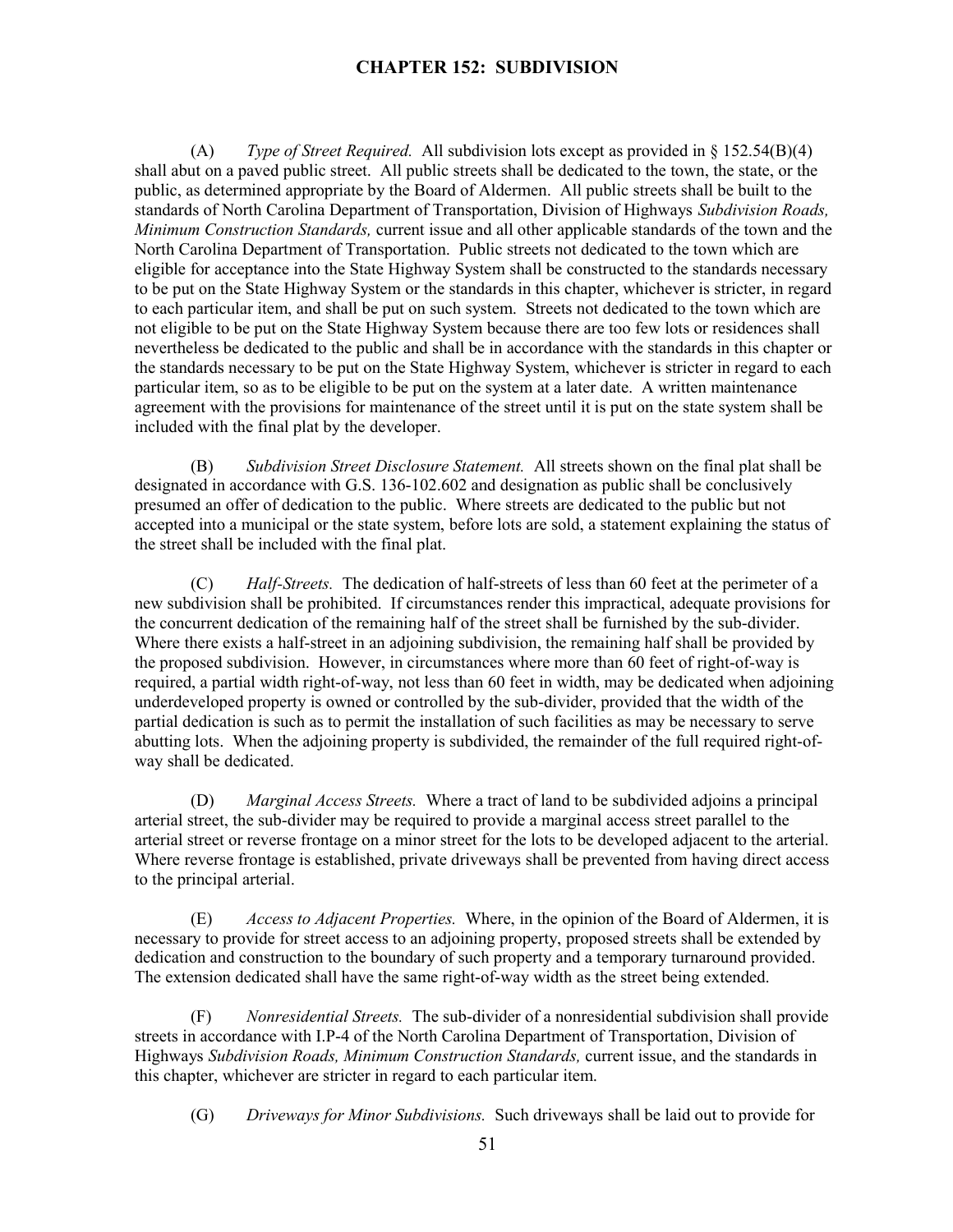adequate ingress, egress and regress between the subject lot and a public right-of-way. Such driveways shall have a width of not less than 30 feet for the length of the driveway. The driveway area shall be included as part of the lot, and will be in addition to the minimum lot size of this chapter. A final plat shall be prepared for all driveways and lots served by the driveways and lots served by the driveways as provided for in §§ 152.36 and 152.37. The driveways shall be clearly labeled with the following note on the final plat: "Private Ingress, Egress Easement."

## (H) *Design Standards.*

(1) (a) The design of all streets and roads within the jurisdiction of this chapter shall be in accordance with the accepted policies of the North Carolina Department of Transportation, Division of Highways, as taken or modified from the American Association of State Highway and Transportation Officials (AASHTO) manuals. The current issue of the North Carolina Department of Transportation, Division of Highways Subdivision Roads, Minimum Construction Standards shall apply for streets proposed within subdivisions within the jurisdiction of this chapter unless modifications are approved by the Board of Aldermen.

(b) The sub-divider will only be required to dedicate a maximum of 60 feet of right-of-way. In cases where over 60 feet of right-of-way is desired, the sub-divider will be required only to reserve the amount in excess of 60 feet. In all cases in which 100% right-of-way is sought for an access-controlled facility, the sub-divider will only be required to make a reservation. Where more than 60 feet or right-of-way is required, § 152.11 of this chapter shall apply.

(2) *Street Widths.* Widths for street and road classifications other than local shall be as required by the thoroughfare plan.

## (3) *Intersections.*

(a) Streets shall be laid out so as to intersect as nearly as possible at right angles, and no street shall intersect any other street at an angle less than 60 degrees.

(b) Property lines at intersections should be set so that the distance from the edge of pavement, of the street turnaround, to the property line will be at least as great as the distance from the edge of pavement to the property line along the intersecting streets. This property line can be established as a radius or as a sight triangle. Greater offsets from the edge of pavement to the property lines will be required, if necessary, to provide sight distance for the vehicle on the side street.

(c) Offset intersections are to be avoided unless exception is granted by the Division of Highways or the town as applicable. Intersections which cannot be aligned should be separated by a minimum length of 200 feet between survey and center lines.

(d) *Cul-de-sacs.* Permanent dead-end streets should not exceed 500 feet in length unless necessitated by topography or property accessibility and in no case shall be permitted to be over 900 feet. Measurement shall be from the point where the center line of the dead-end street intersects with the center of a through street to the center of the turnaround of the cul-de-sac. Where one cul-de-sac intersects with another cul-de-sac, the end of each cul-de-sac shall be no more than 500 to 900 feet from a through street, measured as stated above. The distance from the edge of pavement on the vehicular turnaround to the right-of-way line shall not be less than the distance from the edge of the pavement to the right-of-way line on the street approaching the turnaround. Cul-de-sacs should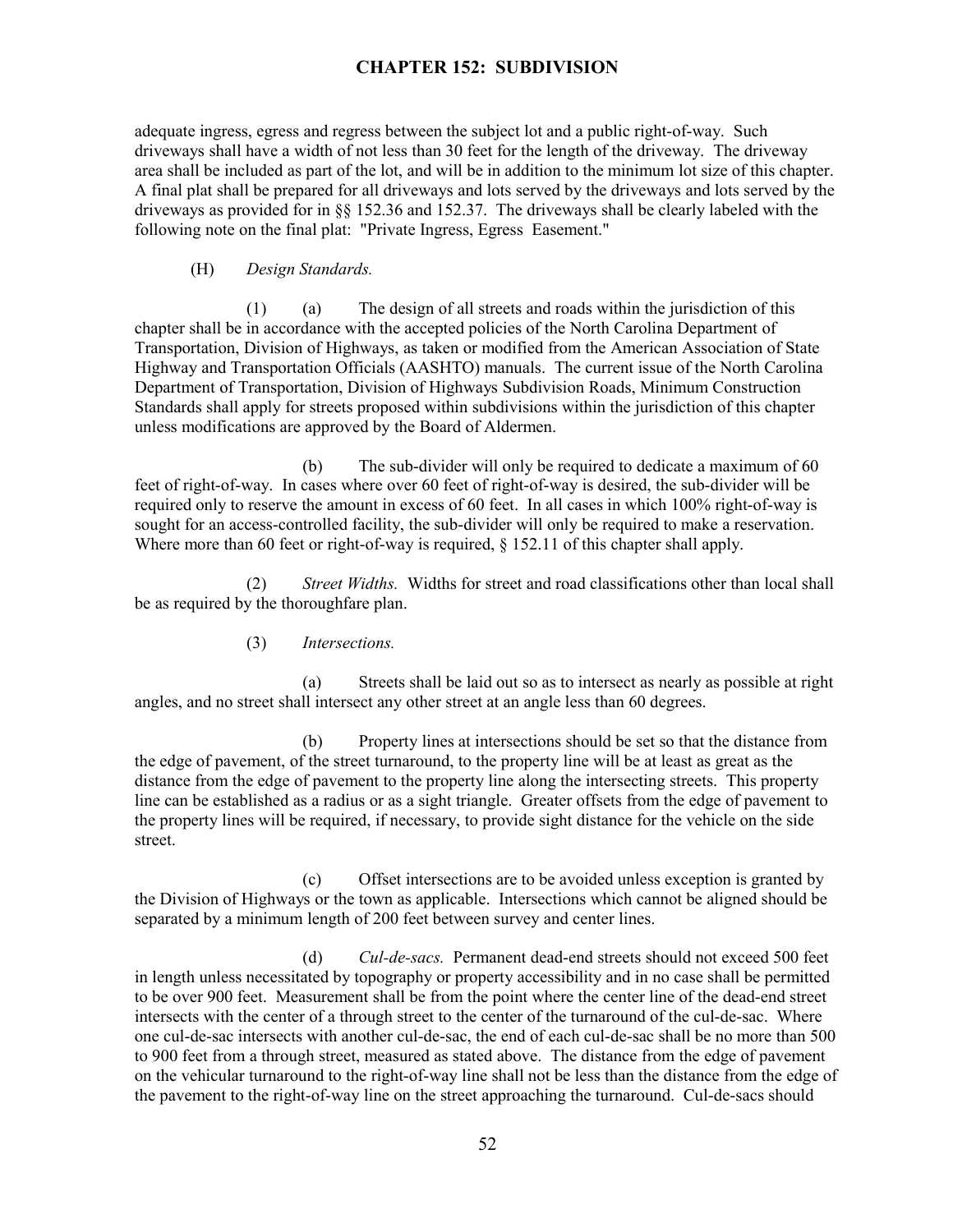not be used to avoid the extension of an important street, unless exception is granted by the Town Board of Aldermen.

(4) *Alleys.*

(a) 1. Alleys shall be required to serve lots used for commercial and industrial purposes except that this requirement may be waived where other definite and assured provision is made for service access.

2. Alleys shall not be provided in residential subdivisions unless necessitated by unusual circumstances.

(b) The width of an alley shall be at least 20 feet.

(c) Dead-end alleys shall be avoided where possible, but if unavoidable, shall be provided with adequate turnaround facilities at the dead-end as may be approved by the Town Board of Aldermen.

(d) Sharp changes in alignment and grade shall be avoided.

(e) All alleys shall be designated in accordance with the North Carolina Department of Transportation standards.

(f) All alleys shall be installed by the developer.

(I) *Other Requirements.*

(1) *Through Traffic Discouraged on Residential Collector and Local Streets.* Residential collector and local streets shall be laid out in such a way that their use by through traffic will be discouraged. Streets shall be designed or walkways dedicated to assure convenient access to parks, playgrounds, schools, or other places of public assembly.

(2) *Sidewalks.* Sidewalks may be required by the Town Board of Aldermen on one or both sides of the street in areas likely to be subject to heavy pedestrian traffic such as near schools and shopping areas. Such sidewalks shall be constructed to a minimum of width of four feet, and shall consist of a minimum thickness of four inches of concrete. All sidewalks shall be placed in the right-of-way, unless the development is platted as a planned unit or group development. Sidewalks shall consist of a minimum of six inches of concrete at driveway crossings.

(3) *Street Names.* Proposed streets which are obviously in alignment with existing streets shall be given the same name. In assigning new names, duplication of existing names shall be avoided and in no case shall the proposed name be phonetically similar to existing names in the town's jurisdiction irrespective of the use of a suffix such as street, road, drive, place, court, and the like. Street names shall be subject to the approval of the Town Board of Aldermen.

(4) *Street Name Signs.* The sub-divider shall be required to provide and erect street name signs to town standards at all intersections within the subdivision.

(5) *Permits for Connection to State Roads.* An approved permit is required for connection to any existing state system road. This permit is required prior to any construction on the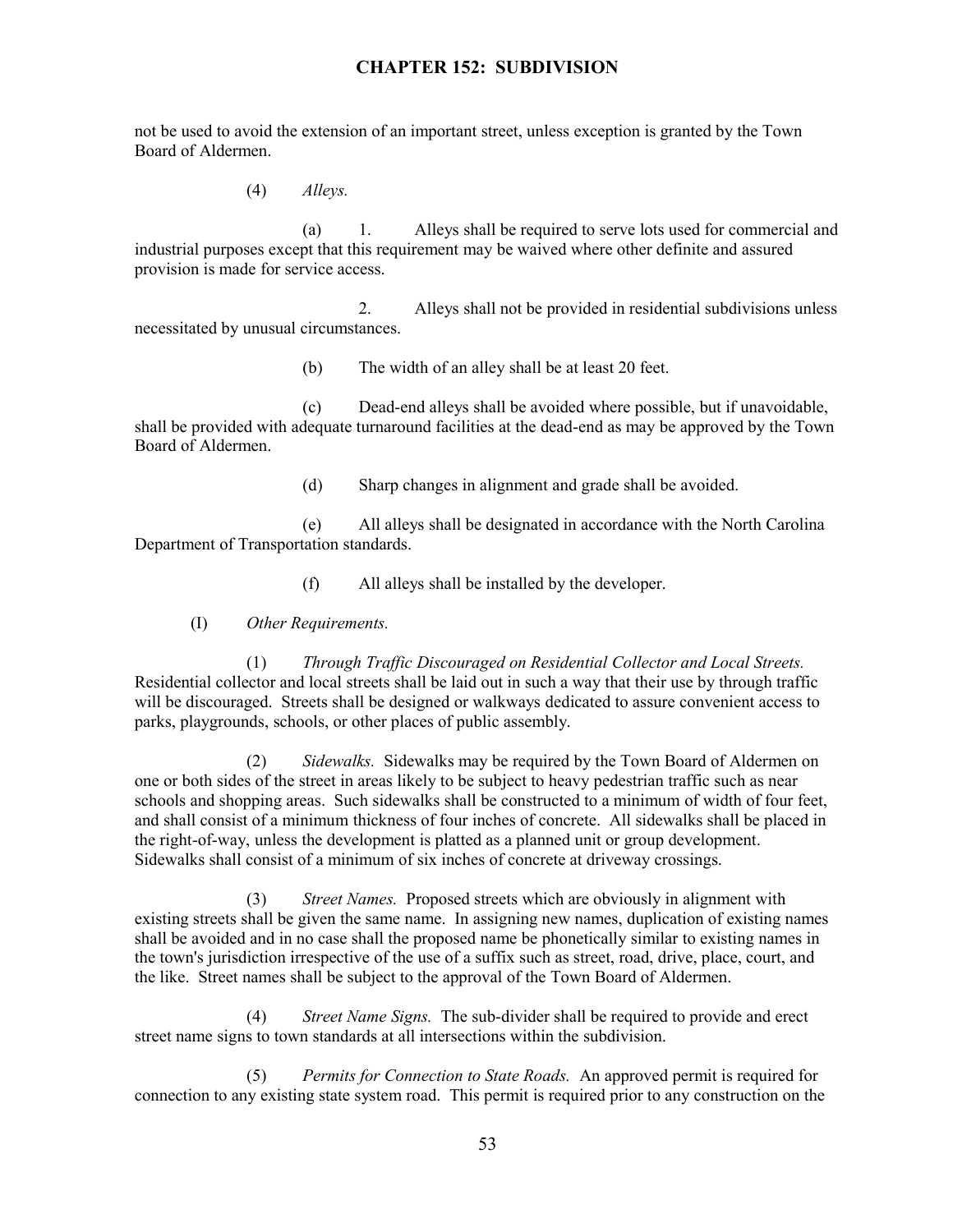street or road. The application is available at the office of the nearest District Engineer of the Division of Highways, North Carolina Department of Transportation.

(6) *Wheelchair Ramps.* In accordance with G.S. Ch. 136, Art. 2A, § 136-44.14, all street curbs in North Carolina being constructed or reconstructed for maintenance procedures, traffic operations, repairs, correction of utilities, or altered for any reason after September 1, 1973, shall provide wheelchair ramps for the physically handicapped at all intersections where both curb and gutter and sidewalks are provided and at other major points of pedestrian flow.

(7) *Curb and Gutter.* Curb and gutter shall be provided where deemed necessary by the Board of Aldermen in order to provide adequate drainage, or because high traffic volumes, soil conditions, or other similar conditions or special problems exist.

(8) *Fire Hydrants.* Subdivisions served by the Town's Water System or by a water system approved by the Town Board of Aldermen shall be provided fire hydrants that are no more than 500 feet apart. Fire hydrants shall be installed by the developer in accordance with town specifications. (Ord. passed 2-20-96)

```
§ 152.56 UTILITIES.
```
(A) *Water and Sanitary Sewer Systems.*

(1) Each lot in all subdivisions within the corporate limits of the town shall be provided, at the sub-divider's expense, with an extension of the municipal water and sanitary sewer systems.

(2) Each subdivision in the extraterritorial area of the town may be connected at the sub-divider's expense to the municipal water and sanitary sewer systems if approved by the Town Board of Aldermen.

(3) Water and sanitary sewer lines, connections, and equipment shall be in accordance with the town standards and policies or any modifications would need to be approved by the Board

of Aldermen. Water and sewer lines, taps and meters, meter curb boxes, and conservation stops shall be installed at the sub-divider's expense on each lot within the corporate limits of the town, or if the sub-divider is utilizing the town's water and sewer system in a subdivision outside the corporate limits, on each lot within such subdivision.

(4) All lots in subdivisions not connected to municipal water and/or sanitary sewer systems must have a suitable source of water supply and sanitary sewage system, which complies with the regulations of the applicable county and state agencies.

(B) *Storm Water Drainage System.* The sub-divider shall provide a surface water drainage system constructed to the standards of the North Carolina Department of Transportation, as reflected in the current issue of the *Handbook for the Design of Highway Surface Drainage Structures,* subject to review by the Town Board of Aldermen. In the development of storm water system the developer shall comply with the following:

- (1) No surface water shall be channeled or directed into a sanitary sewer.
- (2) Where feasible, the sub-divider shall connect to an existing storm drainage

system.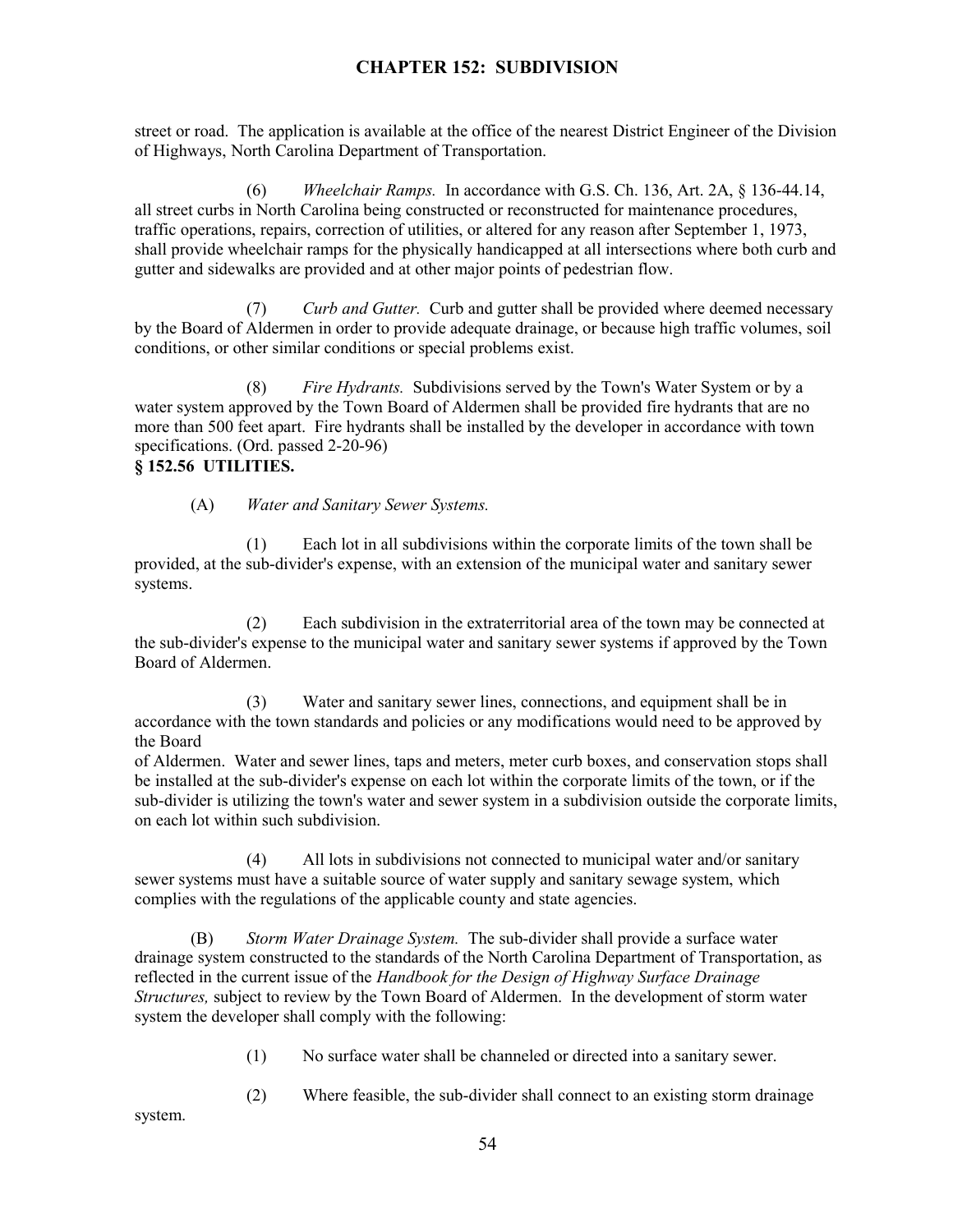(3) Where an existing storm drainage system cannot feasibly be extended to the subdivision, a surface drainage system shall be designed to protect the proposed development from water damage.

(4) Surface drainage courses shall have side slopes of at least three feet of horizontal distance for each one foot of vertical distance 3:1 and courses shall be of sufficient size to accommodate the drainage areas without flooding, and designed to comply with the standards and specifications for erosion control of the North Carolina Sedimentation Pollution Control Act, G.S. 143-34.12, Ch. 113A, Art. 4, and North Carolina Administrative Code Title 15, Chapter 4, and any locally adopted erosion and sedimentation control ordinances.

(5) The minimum grade along the bottom of a surface drainage course shall be a vertical fall of at least one foot in each 200 feet of horizontal distance 0.50%

(6) Streambanks and channels downstream from any land disturbing activity shall be protected from increased degradation by accelerated erosion caused by increased velocity of runoff from the land disturbing activity in accordance with the North Carolina Sedimentation Control Act, Chapter 113A, Article 4, and North Carolina Administrative Code Title 15, Chapter 4.

(7) Anyone constructing a dam or impoundment within the subdivision must comply with the North Carolina Dam Safety Law of 1967 and North Carolina Administrative Code Title 15, Subchapter 2K.

(8) In all areas of special flood hazards, all subdivision proposals shall have adequate drainage provided to reduce exposure to flood damage.

(C) *Street Lights.* All subdivisions in which the size of the smallest lot is less than 40,000 square feet shall have street lights installed throughout the subdivision in accordance with the standards of the town. In subdivision in the town's extraterritorial area the developer shall provide for or shall provide a means for any monthly fee for street lights.

(D) *Underground Wiring.* All subdivisions that involve additional public street improvements shall have underground electrical wiring. This requirement may be waived by the Board of Aldermen if underlying rock is less than four feet from the surface, in areas where soils have a high water table, or if there is extensive pre-existing overhead wiring on the street in immediate neighborhood of the subdivision. Such underground wiring shall be installed in accordance with the standards of the National Electric Safety Code. The sub-divider shall be required to pay the charges for installation of the underground service.

(Ord. passed 2-20-96)

## **§ 152.57 OTHER REQUIREMENTS.**

(A) *Placement of Monuments.* Unless otherwise specified by this Chapter, the *Standards of Practice for Land Surveying* as adopted by the North Carolina Board of Examiners for Engineers and Surveyors, under the provisions of title 21 of the North Carolina Administrative Code, Chapter 56 (21 NCAC 56), shall apply when conducting surveys for subdivisions, to determine the accuracy for surveys and placement of monuments, control corners, markers, and property corner ties; to determine the location, design, and material of monuments, markers, control corners, and property corner ties; and to determine other standards and procedures governing the practice of land surveying for subdivisions.